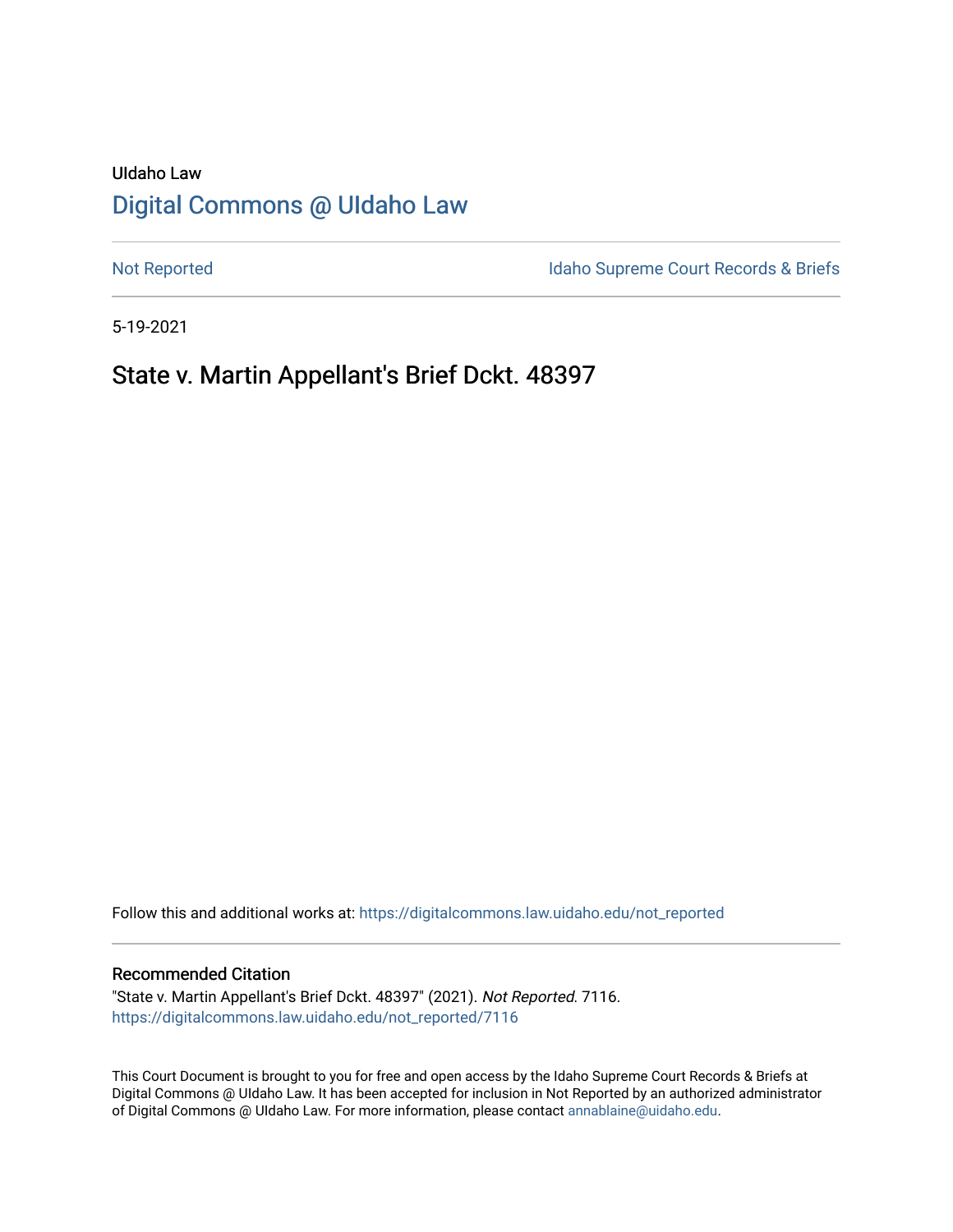Electronically Filed 5/19/2021 11:24 AM Idaho Supreme Court Melanie Gagnepain, Clerk of the Court By: Murriah Clifton, Deputy Clerk

#### **IN THE SUPREME COURT OF THE STATE OF IDAHO**

**STATE OF IDAHO, )**

**Plaintiff-Respondent, )**

**Defendant-Appellant. ) \_\_\_\_\_\_\_\_\_\_\_\_\_\_\_\_\_\_\_\_\_\_\_\_\_\_\_\_\_\_)**

**v. )**

**LAYNE CURTIS MARTIN, ) APPELLANT'S BRIEF**

**) NEZ PERCE COUNTY NO. CR35-19-6125**

**)**

**)**

**) NO. 48397-2020**

# **BRIEF OF APPELLANT** \_\_\_\_\_\_\_\_\_\_\_\_\_\_\_\_\_\_\_\_\_\_\_\_

\_\_\_\_\_\_\_\_\_\_\_\_\_\_\_\_\_\_\_\_\_\_\_\_

# **APPEAL FROM THE DISTRICT COURT OF THE SECOND JUDICIAL DISTRICT OF THE STATE OF IDAHO, IN AND FOR THE COUNTY OF NEZ PERCE**

\_\_\_\_\_\_\_\_\_\_\_\_\_\_\_\_\_\_\_\_\_\_\_\_

### **HONORABLE JAY P. GASKILL District Judge**

\_\_\_\_\_\_\_\_\_\_\_\_\_\_\_\_\_\_\_\_\_\_\_\_

**ERIC D. FREDERICKSEN KENNETH K. JORGENSEN State Appellate Public Defender Deputy Attorney General I.S.B. #6555 Criminal Law Division**

**BEN P. MCGREEVY Boise, Idaho 83720-0010 Deputy State Appellate Public Defender (208) 334-4534 I.S.B. #8712 322 E. Front Street, Suite 570 Boise, Idaho 83702 Phone: (208) 334-2712 Fax: (208) 334-2985 E-mail: documents@sapd.state.id.us**

**ATTORNEYS FOR ATTORNEY FOR DEFENDANT-APPELLANT PLAINTIFF-RESPONDENT**

**P.O. Box 83720**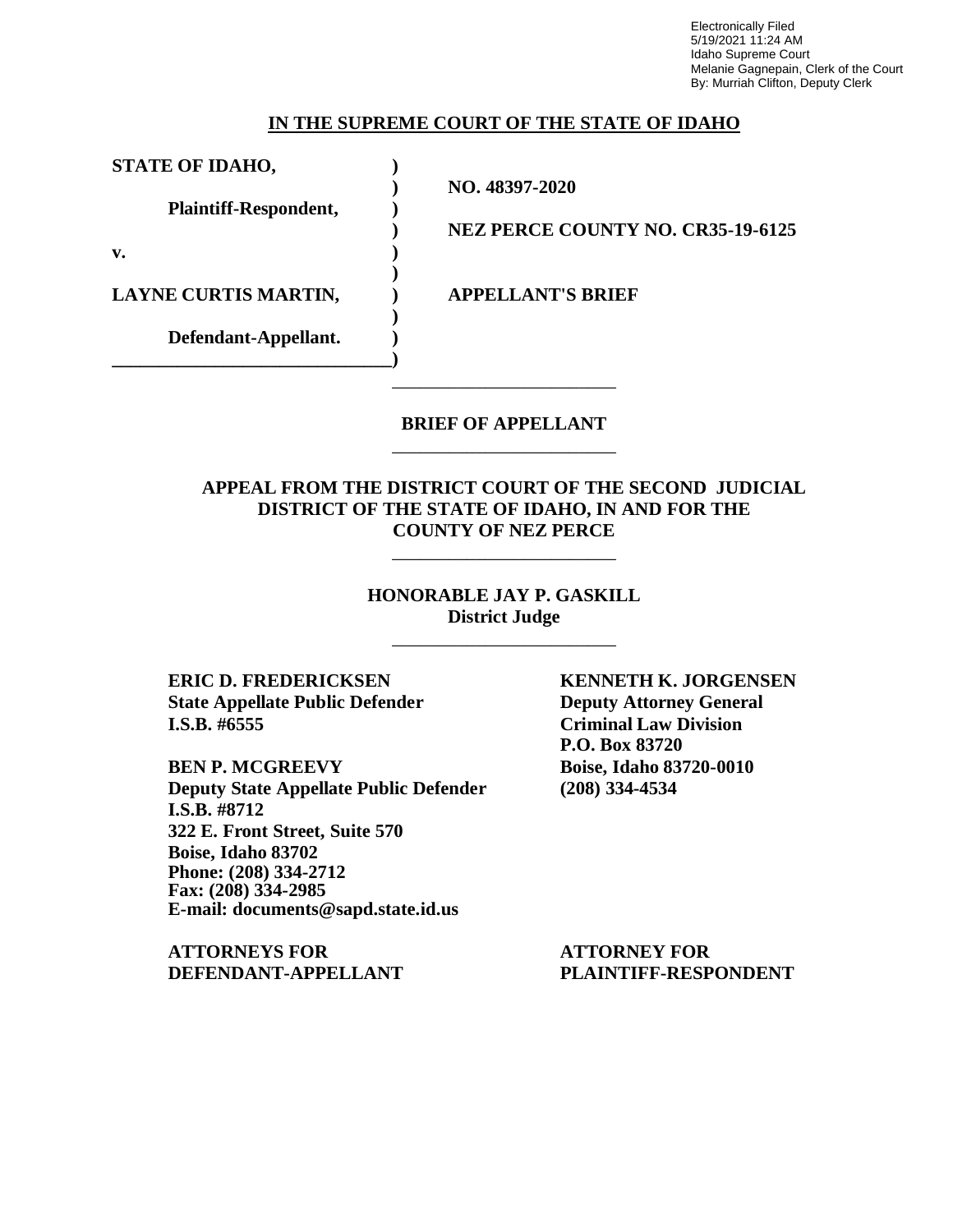# **TABLE OF CONTENTS**

| Statement of the Facts and                                                                                                                                                                                              |
|-------------------------------------------------------------------------------------------------------------------------------------------------------------------------------------------------------------------------|
|                                                                                                                                                                                                                         |
|                                                                                                                                                                                                                         |
| The District Court Erred When It Denied Mr. Martin's Requests To<br>Suppress The Evidence Found As A Result Of The Officers'<br>Warrantless Seizure And Search, Because The Plain View                                  |
|                                                                                                                                                                                                                         |
| A. Introduction                                                                                                                                                                                                         |
|                                                                                                                                                                                                                         |
| C. The Plain View Doctrine Did Not Apply To Justify The Officers' Warrantless<br>Seizure Of The Items They Observed In The Backseat Of Mr. Martin's<br>Vehicle, Because It Was Not Immediately Apparent To The Officers |
| D. The Automobile Exception Did Not Apply To Justify The Warrantless<br>Search Of Mr. Martin's Vehicle, Because The Officers Did Not Have<br>Probable Cause To Believe That The Vehicle Contained Contraband            |
|                                                                                                                                                                                                                         |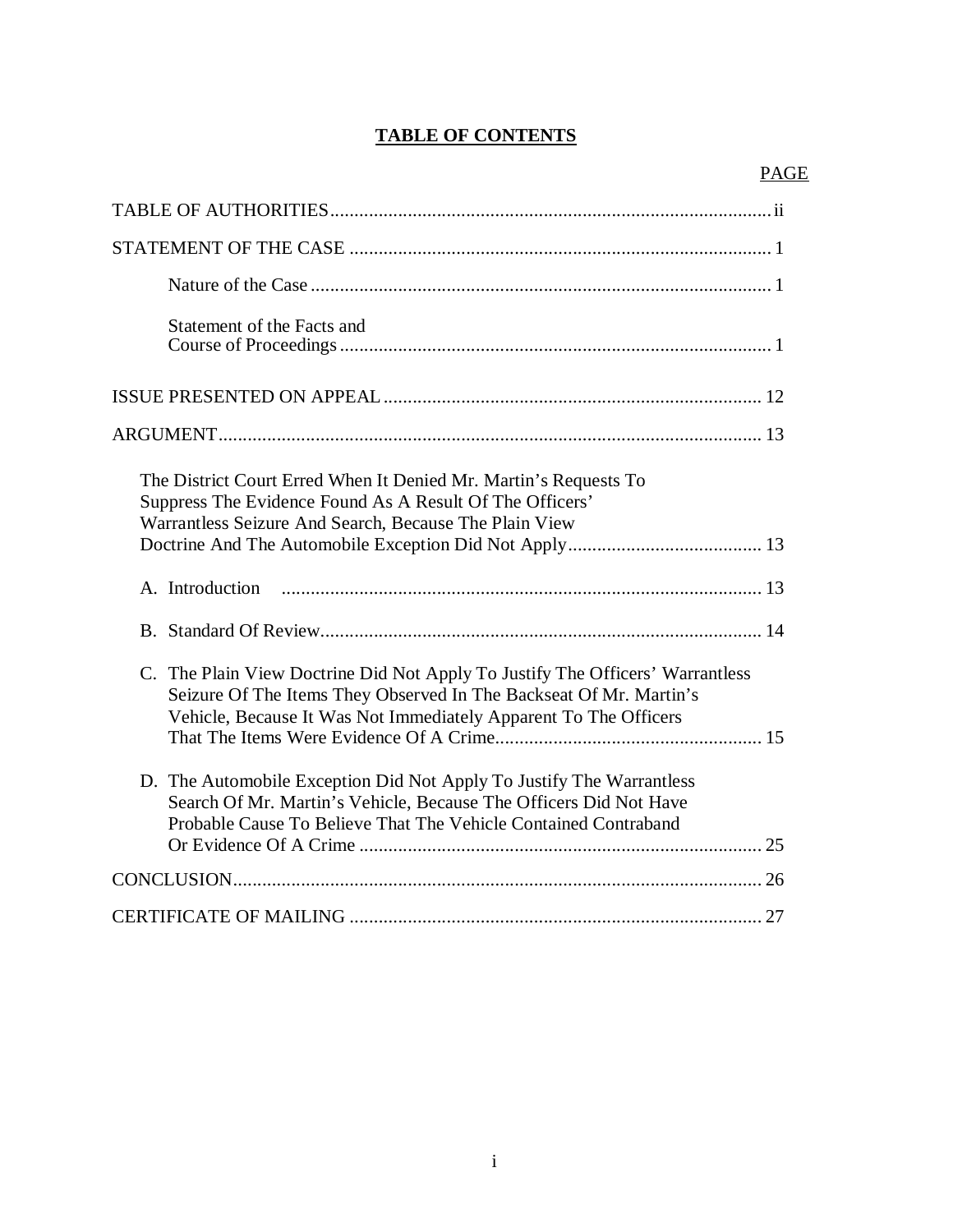# **TABLE OF AUTHORITIES**

# Cases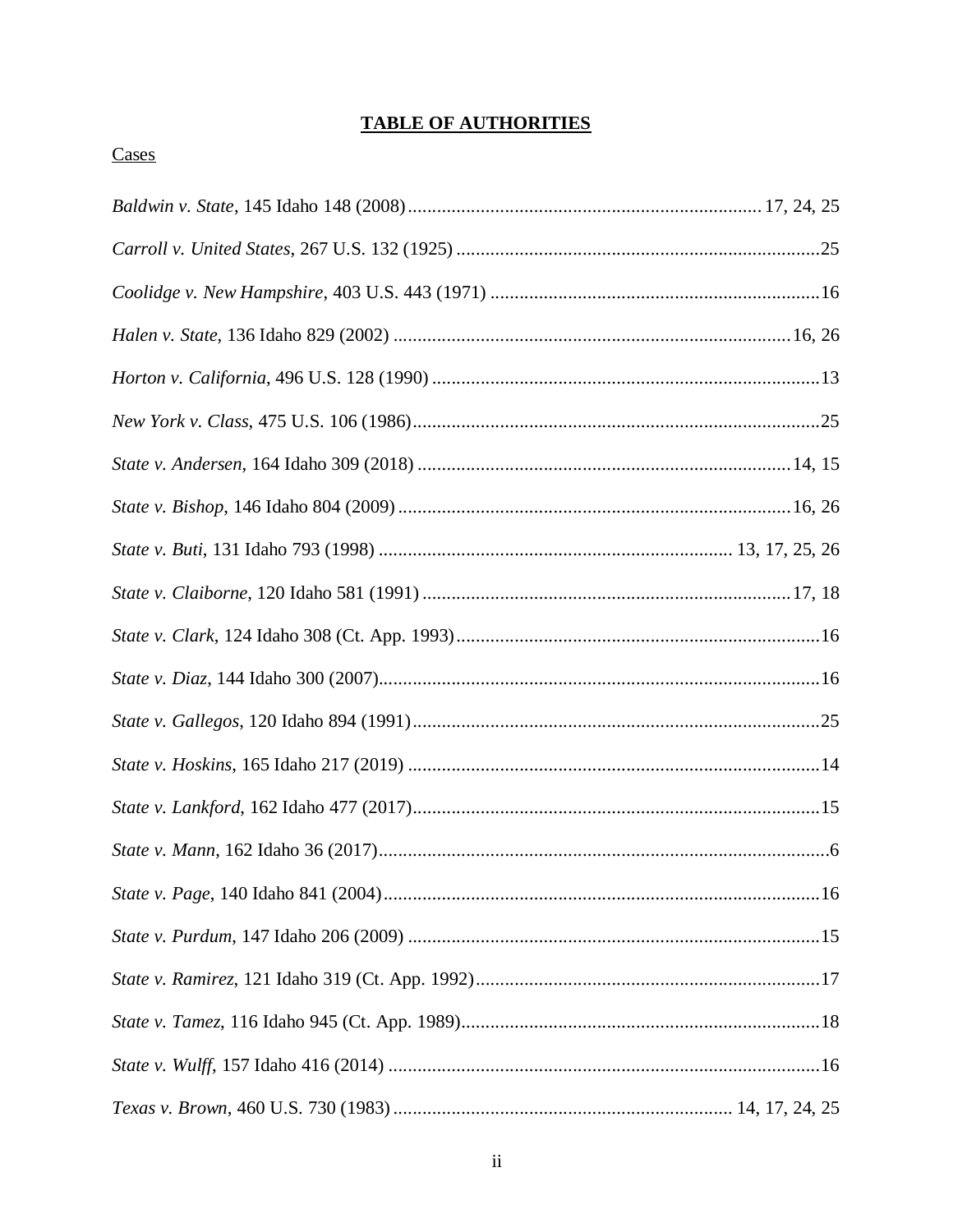| <b>Statutes</b>                  |  |
|----------------------------------|--|
|                                  |  |
| <b>Constitutional Provisions</b> |  |
|                                  |  |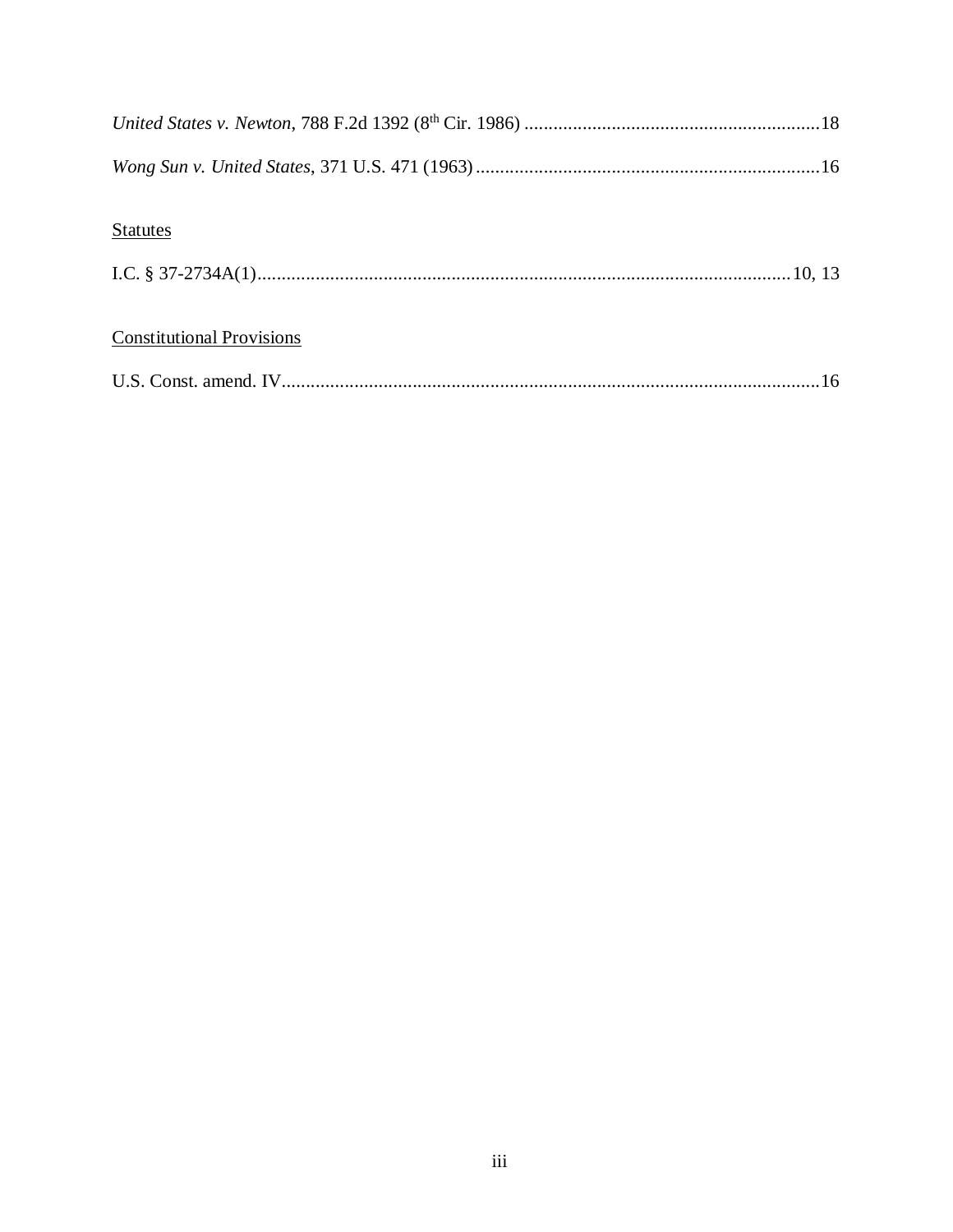#### STATEMENT OF THE CASE

#### Nature of the Case

Layne Curtis Martin asserts that the district court erred when it denied his requests to suppress the evidence found as a result of the officers' warrantless search of his vehicle, and warrantless seizure of the items inside. The plain view doctrine and the automobile exception to the warrant requirement did not apply to justify the officers' actions.

#### Statement of the Facts and Course of Proceedings

Lewiston Police Department Officers Macuk and Moyle were on patrol around 11:30 pm one night, when they saw Mr. Martin in the parking lot of the Lewiston Red Lion Hotel. (*See* R., pp.16-17, 220.) Mr. Martin was walking around a silver SUV and looking in its windows while talking on a cell phone. (R., p.220.) Mr. Martin then watched some other people in the parking lot remove items from the bed of a pickup. (R., pp.220-21.) After those people left the area of the pickup, Mr. Martin opened and closed the back hatch of the SUV, got in the vehicle, and drove it towards the front entrance of the hotel. (R., p.221.) Officer Macuk followed the SUV, and the vehicle went to the entrance of the hotel, stopped, began moving again, stopped a second time, and then drove to a parking stall near where it had been originally parked. (R., p.221.)

Mr. Martin left the SUV and walked towards the hotel, and Officer Macuk spoke with him. (R., p.221.) Meanwhile, Officer Moyle went to the SUV and ran its plates through dispatch. (R., p.221.) Officer Macuk ended his conversation with Mr. Martin after Mr. Martin explained the SUV was his rental car, and Mr. Martin walked into the hotel. (R., p.221.)

Officer Macuk then walked towards the SUV, where Officer Moyle was standing. (R., p.221.) Officer Moyle had observed some items in the vehicle. (*See* R., p.221.) Exhibit A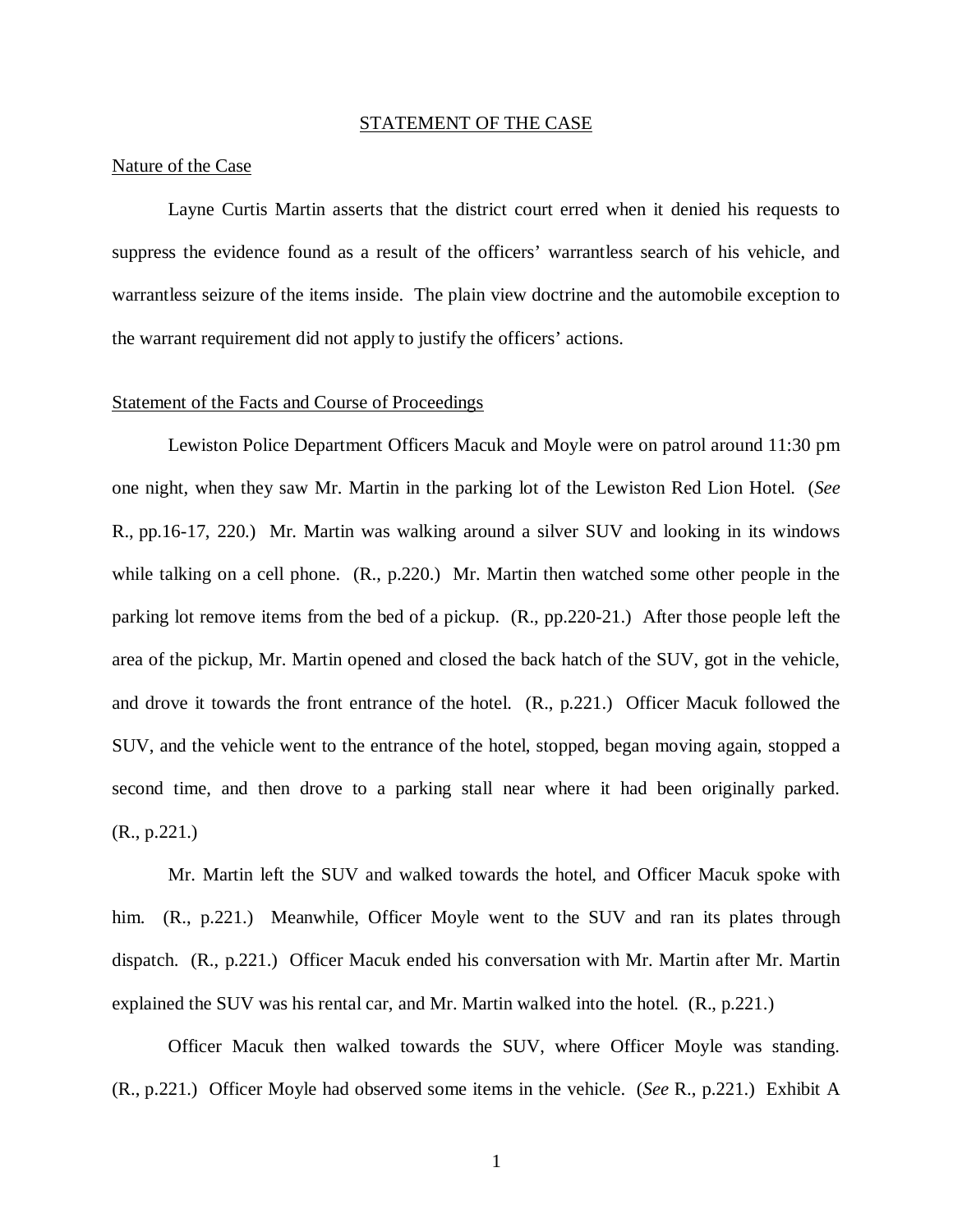to the motion to suppress, the video recording of the body camera footage from Officer Moyle, starts with him looking into the vehicle. (*See* Ex. A, 00:00-00:04; R., p.169.) Officer Moyle testified at the preliminary hearing that he could see what he believed to be a "dabs kit" used to "smoke marijuana products" in the vehicle, including a main body, a small green silicone container, and some glass piping. (*See* 1/8/20 Tr., p.43, L.9 – p.44, L.2.) Officer Macuk testified that he also looked into the vehicle and observed "a silicone circle container, which is commonly used to hold dabs, and miscellaneous glass piping." (*See* 1/8/20 Tr., p.13, Ls.2-5.)

The video recording shows that, immediately after Officer Moyle looked into the SUV, Mr. Martin and a woman walked out of a side exit towards the front entrance of the hotel. (*See* Ex. A, 00:04-00:25.) The officer approached them, giving verbal commands and asking about the alleged paraphernalia. (*See* Ex. A, 00:25-00:30.) Officer Moyle asked Mr. Martin about the dabs in the backseat, and Mr. Martin replied, "What dabs." (Ex. A, 00:30-00:36.) The officer then stated, "The little circular container and the glass bowl, sitting in the back," and Mr. Martin responded, "There are no dabs." (Ex. A, 00:36-00:40.) Mr. Martin also stated, "It's unused." (Ex. A, 00:40-00:42.) Officer Moyle told Mr. Martin, "Then go open it and get it for me, you know it's paraphernalia, right?" (Ex. A, 00:42-00:45.) Mr. Martin replied, "No it isn't, it's unused bro." (Ex. A, 00:45-00:47.)

The three walked towards the SUV, and Officer Moyle asked, "What else is in the car?" (*See* Ex. A, 01:00-01:12.) Officer Moyle then told Mr. Martin to unlock the car, and that he was going to search the car. (*See* Ex. A., 01:20-01:26.) Mr. Martin said no and started to back away, and the officers grabbed him, handcuffed him, and told him he was being detained for paraphernalia in the car. (Ex. A, 01:26-01:36.) Officer Moyle then took the keys and searched the vehicle. (*See* Ex. A, 04:00-42:00.)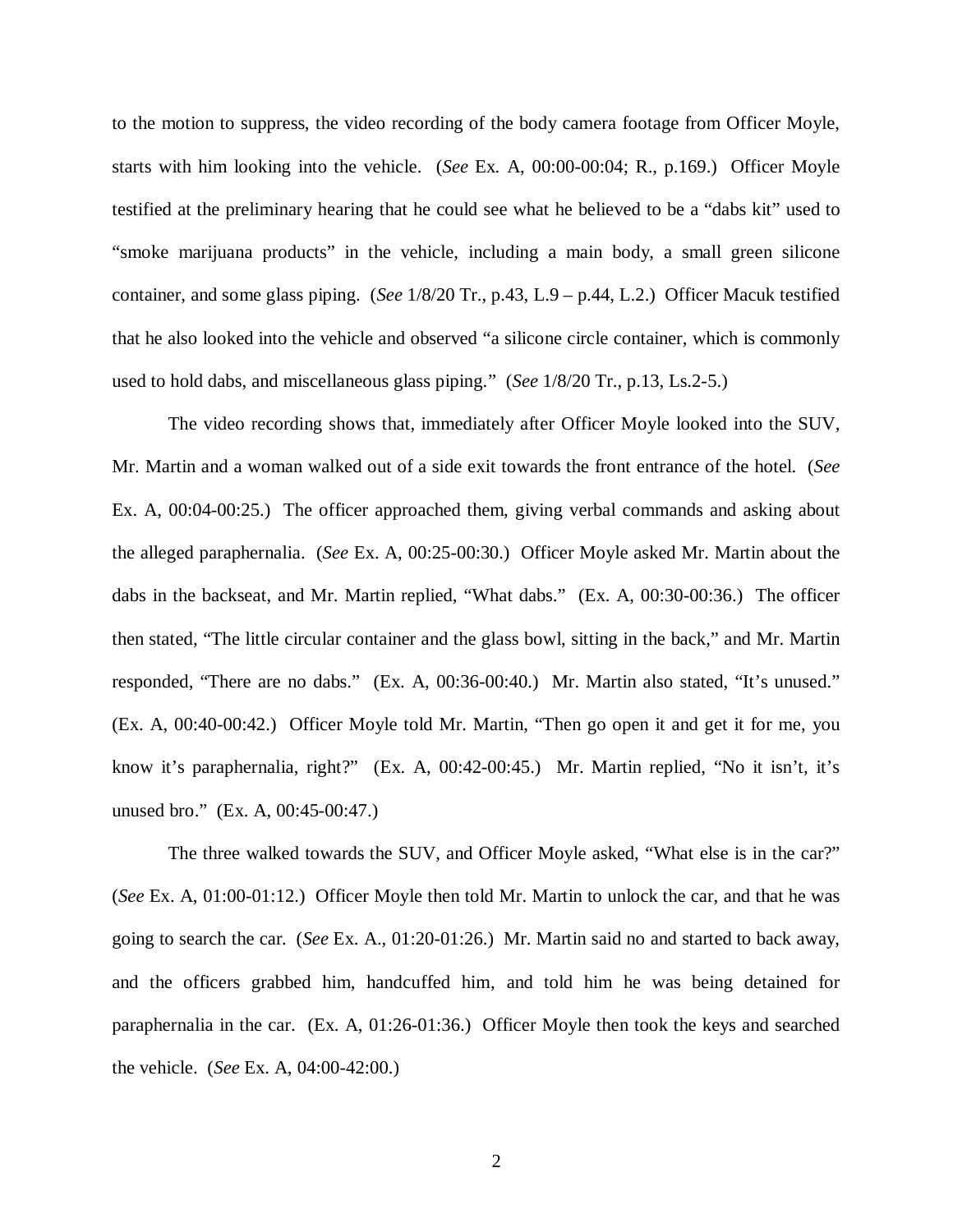The video recording shows that, well into the search of the vehicle after Officer Moyle took the alleged dabs kit out of the SUV, he held the items in front of himself, and asked, "What is all this stuff? What is this?" (Ex. A, 33:00-33:07; *see* R., pp.160, 228.) Officer Moyle then stated, "It's new." (Ex. A, 33:15-33:19; *see* R., p.228.) He stated, "It's enough for us," and Officer Macuk replied, "It's enough for paraphernalia." (Ex. A, 33:20-33:25.)

During the search of the SUV, the officers also found a firearm, as well as mail, checks, and a financial transaction card in the names of people other than Mr. Martin. (*See* Ex. A, 05:15- 05:30, 07:25-07:40, 11:03-11:23, 17:45-18:16, 36:00-36:50.) Mr. Martin stated that he was a convicted felon. (*See* Ex. A, 08:00-08:06.)

The officers detained the woman with Mr. Martin while Officer Moyle searched the SUV. (R., p.222.) The officers ultimately received permission from the woman to enter their hotel room, and the Lewiston Police Department subsequently obtained a search warrant for the room. (R., p.222.) Inside the hotel room, officers found methamphetamine, heroin, counterfeit currency, and additional firearms. (*See* R., p.222. *See generally* 1/8/20 Tr., pp.91-100.)

After the State filed criminal complaints against Mr. Martin, the magistrate conducted a preliminary hearing. (*See* R., pp.23-24, 57-60, 115-18, 119-24.) The magistrate admitted into evidence Exhibit 6, a photograph of the alleged dabs kit in its packaging. (*See* 1/8/20 Tr., p.24, Ls.4-21.) On cross-examination, Officer Moyle testified that he did not know the names of the items in the alleged dabs kit. (*See* 1/8/20 Tr., p.58, Ls.8-15.) He also testified he knew the crescent moon-shaped piece of glass displayed in Exhibit 6 belonged to a dabs kit, "Because I've seen them used," but he then testified that he had not personally seen somebody use that item. (*See* 1/8/20 Tr., p.58, Ls.16-25.)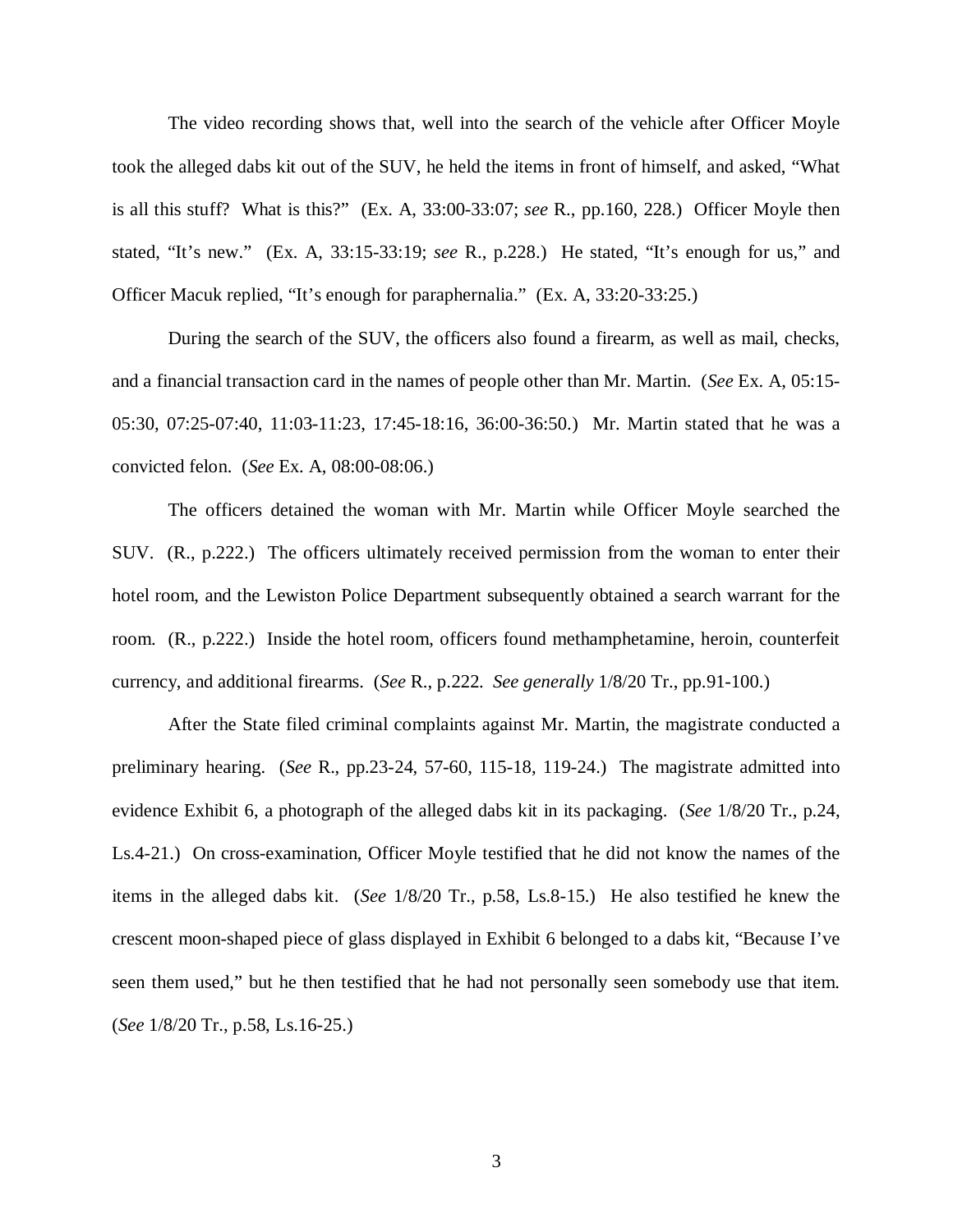Additionally, Officer Moyle testified that he knew, based on his training and experience, that the yellow and green small circular silicone container was commonly used to contain paraphernalia. (*See* 1/8/20 Tr., p.59, Ls.1-12.) Further, the officer testified that the small metal piece among the items was used to smoke marijuana products, but he did not see a hole in it when he looked at it. (*See* 1/8/20 Tr., p.59, L.14 – p.60, L.7.) Officer Moyle testified that he did not know if that item or any of the items appeared to be used, because he did not look at them after he removed them from the vehicle. (*See* 1/8/20 Tr., p.60, L.8 – p.61, L.13.)

Moreover, Officer Moyle testified that he did not recall standing at the SUV and looking at the items in Exhibit 6 with Officer Macuk, as can be seen at about thirty-three minutes into the video recording. (*See* 1/8/20 Tr., p.63, Ls.8-13.) He also testified that he did not recall having a conversation with Officer Macuk at approximately the same time. (*See* 1/8/20 Tr., p.63, Ls.14- 22.) Officer Moyle testified he had not reviewed the entirety of the video recording before the preliminary hearing. (*See* 1/8/20 Tr., p.63, Ls.5-7.)

On cross-examination, Officer Macuk testified the two glass shapes in Exhibit 6 appeared to belong to a type of bong, but he did not know how they were used. (*See* 1/8/20 Tr., p.26, Ls.16-25.) Regarding the upper glass shape, he testified that he had never seen that particular item used as a bong or part of a bong, because there was no bong attached, but it still appeared to be drug paraphernalia. (*See* 1/8/20 Tr., p.27, Ls.2-12.) As for the crescent moon-shaped glass shape, Officer Macuk testified that it was associated with marijuana devices, marijuana, and marijuana residue, but he had not seen that particular item before. (*See* 1/8/20 Tr., p.27, Ls.13- 23.) He testified that he had seen similar items used. (*See* 1/8/20 Tr., p.28, Ls.1-14.)

The magistrate nonetheless bound Mr. Martin over to the district court. (R., p.127; *see* R., p.124.) The State charged Mr. Martin by Information with trafficking in methamphetamine,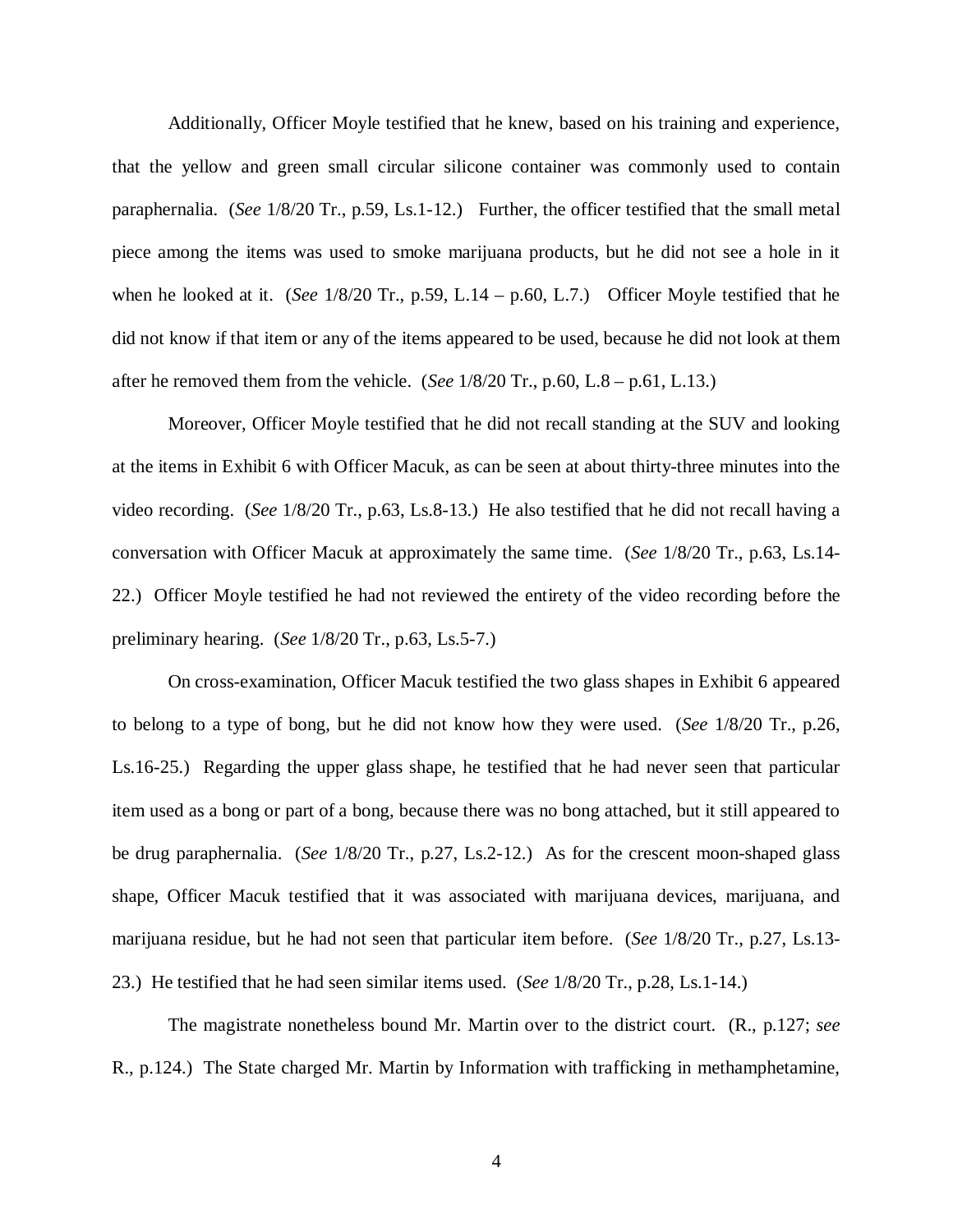forgery, two counts of possession of a controlled substance, and three counts of unlawful possession of a firearm, with a persistent violator sentencing enhancement. (R., pp.134-38.)

Mr. Martin filed a Defendant's Motion to Suppress. (R., pp.158-74.) He requested that the district court "suppress all evidence relating to the warrant-less seizure of the defendant, search of his motor vehicle and search of his hotel room; for the reasons that the initial seizure of the defendant and subsequent searches were conducted in violation of the Idaho Constitution Article I  $\S$  17, and the U.S. Constitution  $4<sup>th</sup>$  Amendment." (R., p.158.)

Mr. Martin asserted that the seized items were not immediately apparent as evidence of a crime, and therefore, the search was unconstitutional. (R., p.162.) He asserted that the officers claimed that "they observed drug paraphernalia in plain view to justify the search of the vehicle." (R., p.162.) "Under the plain view doctrine, it must be immediately apparent that the items observed are evidence of a crime." (R., p.162.) Mr. Martin asserted that, "when the officers illuminated the interior of the car the only suspicious item[] they observed was a new foam package containing a silicon[e] container and glass piping." (R., p.162.)

Mr. Martin then asserted that, while Officer Moyle testified at the preliminary hearing "that the silicon[e] container was paraphernalia," he also testified that "he didn't know what any of the [items'] names were." (R., p.162.) Mr. Martin asserted that Officer Moyle referred to the items as a dabs kit, but the only item the officer could explain how he thought it might be used was the yellow and green container. (*See* R., p.162.) Per Mr. Martin, Officer Moyle testified that he did not know if any of the items appeared to be used, and he did not look at the items after removing them from the vehicle. (R., pp.162-63.) Based on the video recording of Officer Moyle looking at the items and asking what they were, Mr. Martin asserted that testimony was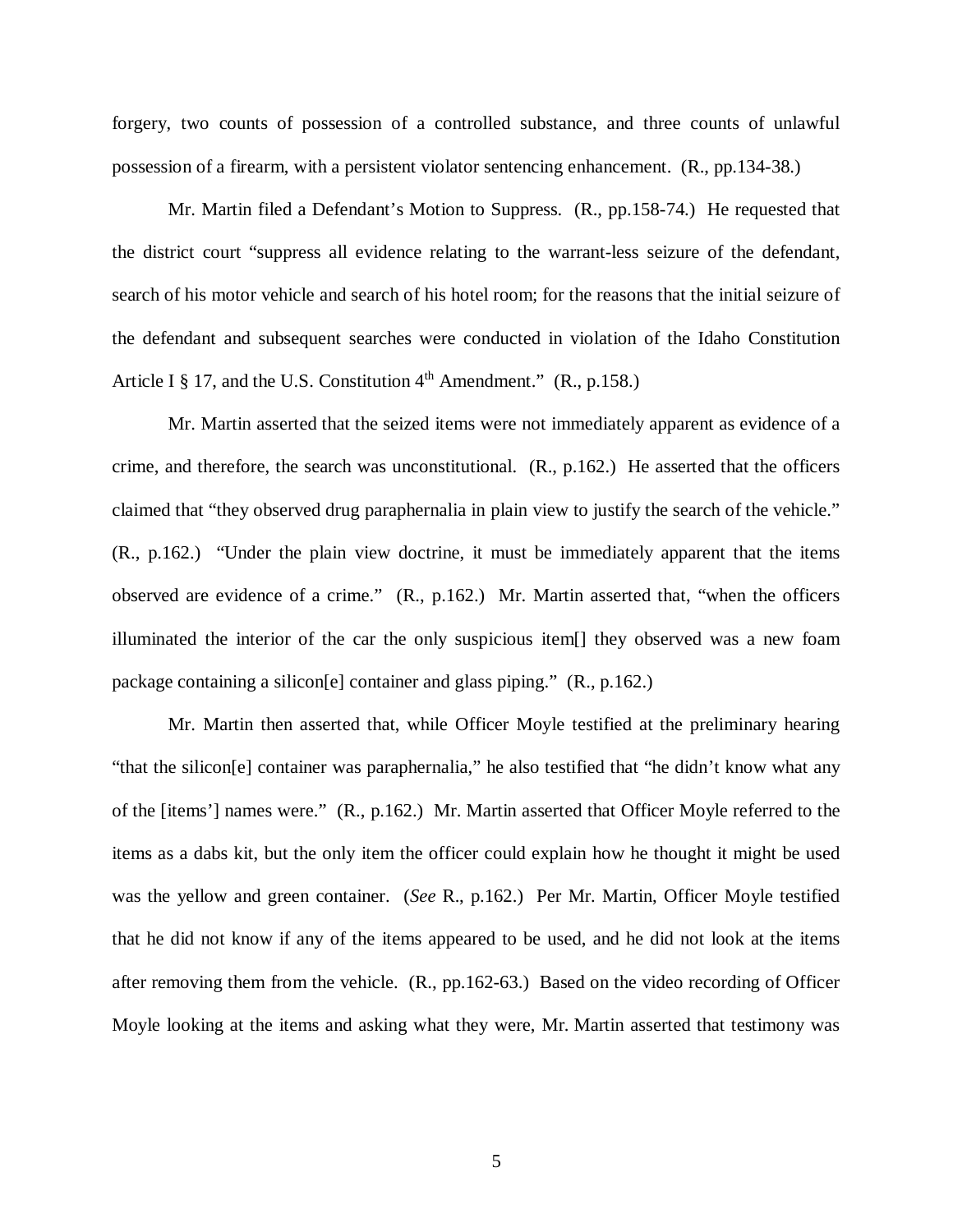not true. (*See* R., p.163.) He asserted, "Since Officer Moyle didn't immediately recognize the items were evidence of a crime, the Plain View doctrine does not apply." (R., p.163.)

Mr. Martin also asserted that the officers lacked probable cause to search the vehicle, and therefore the vehicle search violated his constitutional rights. (R., p.163.) He asserted that the magistrate's statement at the preliminary hearing, that paraphernalia "can be anything," was incomplete. (*See* R., p.165 (quoting 1/8/20 Tr., p.146, Ls.11-19.) Mr. Martin asserted, "The State must show objective facts that support the alleged item is paraphernalia; State must prove that the defendant intended to use that paraphernalia to introduce a controlled substance into the body." (R., p.165 (citing *State v. Mann*, 162 Idaho 36 (2017)).) According to Mr. Martin, "If this Court does not require [that the] police show specific and objective facts supporting that the defendant intended to use the item to introduce a controlled substance into the body, our  $4<sup>th</sup>$ Amendment rights will cease to provide any protection, because 'anything can be paraphernalia.'" (R., p.165.) Further, he asserted, "The Court cannot accept the conclusory statement, 'Based on my training and experience,' when the officers are unable to explain to the court what the items are and how they are used." (R., p.166.)

Mr. Martin asserted, "What is missing here are those reasonable and objective facts, the probable cause to believe the vehicle here contains contraband which [the officer] is entitled to seize." (R., p.166.) He also asserted that "the Court [cannot] ignore that Officer Moyle asked what the items were and misled the Court when he told the Court he didn't know if they had been used because he never looked at them." (R., p.167.) Mr. Martin asserted that Officer "Moyle misled the Court because he purposely looked at the items and he knew or should have known the items had not been used." (R., p.167.)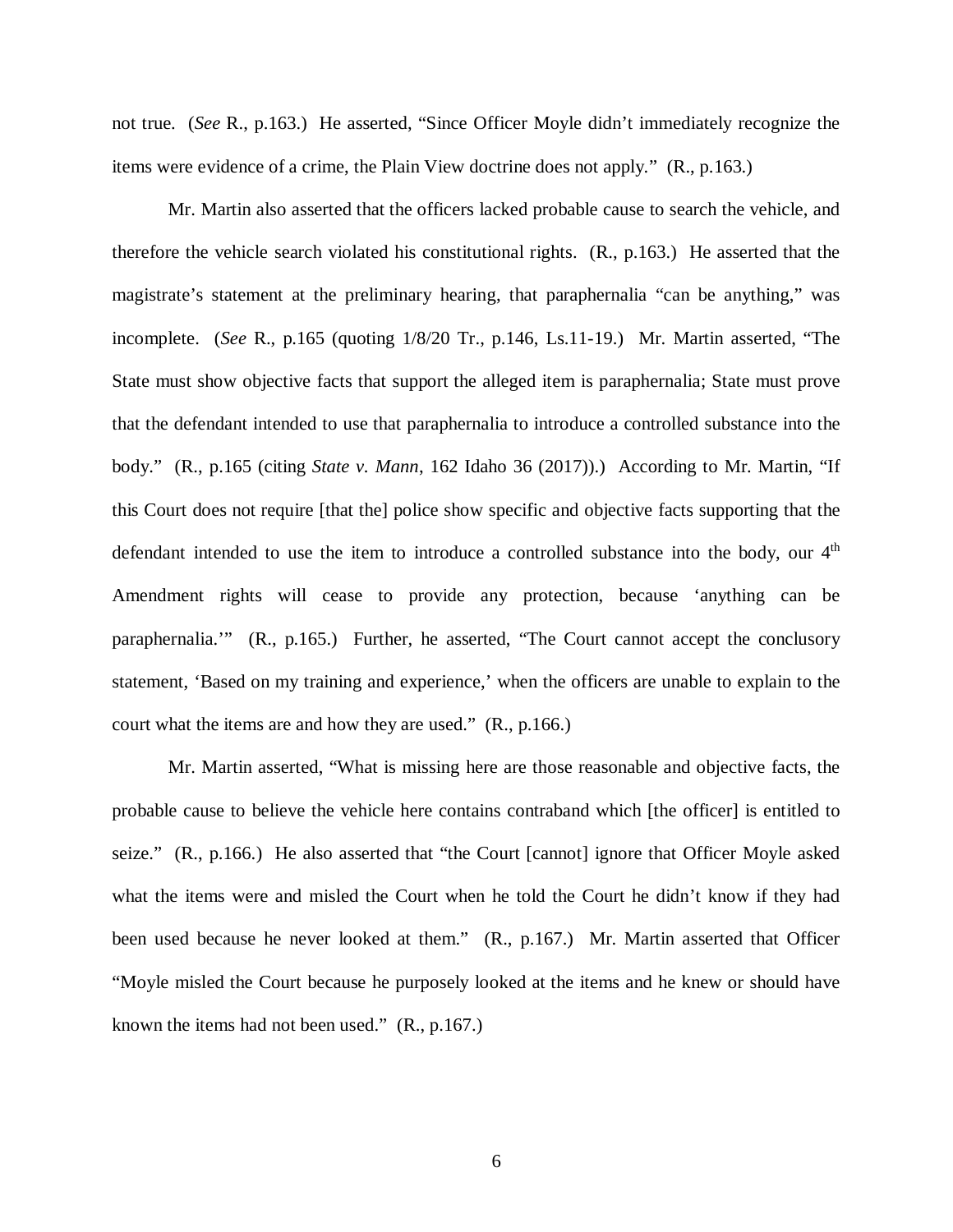Mr. Martin asserted, "Based on the foregoing, police lacked probable cause to search the defendant's vehicle and detain the defendant." (R., p.167.) He asserted that the district court "should suppress any evidence seized during the unconstitutional search of the defendant's vehicle and his detention," as well as "any evidence seized during the execution of the search warrant of the defendant's hotel room." (R., p.167.) The search of the hotel room "was conducted subsequent to the search of the vehicle and the probable cause to obtain the search warrant to the hotel room was based upon the illegal search of the vehicle." (R., p.167.) Thus, "Based upon the Fruit of the Poisonous Tree Doctrine all evidence seized during the search of the hotel room should be suppressed." (R., p.167.)

The State subsequently filed a State's Response to Defendant's Motion to Suppress. (R., pp.189-97, R., pp.198-207 (Amended State's Response to Defendant's Motion to Suppress, attaching Exhibit 6).) The State argued that the paraphernalia was in plain view and its incriminating nature was immediately apparent. (*See* R., pp.192-95.) The State also argued that the search of the car was valid based upon the automobile exception. (*See* R., pp.195-96.)

The district court conducted a hearing by Zoom on the motion to suppress, without taking any additional testimony. (*See* R., p.2[1](#page-11-0)8. *See generally*  $5/14/20$  Tr.)<sup>1</sup> The court had read the preliminary hearing transcript and viewed the video recording.<sup>[2](#page-11-1)</sup>  $(5/14/20 \text{ Tr}., p.16, Ls.15-20.)$ 

The district court then entered an Opinion and Order on Defendant's Motion to Suppress. (R., pp.220-25.) The court characterized Mr. Martin's assertions as the contention that "the items located in the backseat of the SUV were not immediately apparent as evidence of a crime,

<span id="page-11-0"></span><sup>&</sup>lt;sup>1</sup> Please note that the transcript of the May 14, 2020 Zoom hearing on the motion to suppress appears to have reversed the names of defense counsel and the prosecutor. (*See, e.g.*, 5/14/20 Tr., p.7, Ls.11-13, p.12, Ls.18-20.)

<span id="page-11-1"></span> $2$  The district court did not consider an exhibit that Mr. Martin had attached to the motion to suppress, which was the subject of an objection by the State. (*See* 5/14/20 Tr., p.12, L.21 – p.13, L.3; R., pp.166, 172-74, 192.)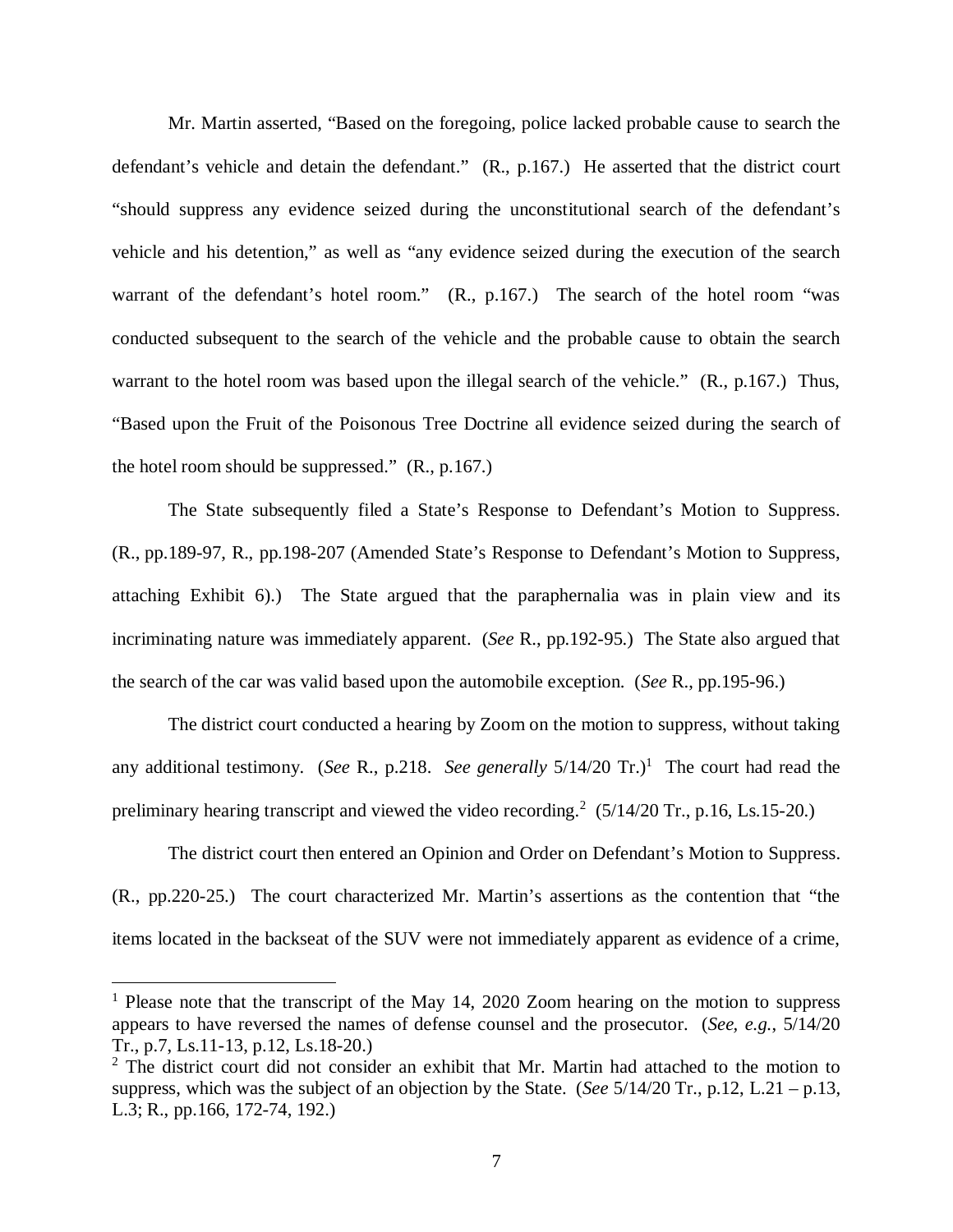therefore the search of the vehicle pursuant to the plain view doctrine was unconstitutional." (R., p.223.) The district court determined, "In this case the officer was properly in a position to observe the paraphernalia that was sitting out in the back seat of the SUV, so the first prong of the plain view doctrine is not at issue." (R., p.223.) According to the court, Mr. Martin was challenging "the second prong of the test—that it must be immediately apparent that the items observed is evidence of a crime." (R., p.223.)

The district court determined that Officer Moyle testified that the items he observed in the backseat were a "dabs kit," the items were used as "a method to smoke marijuana products," and that it was immediately apparent that the items were evidence of the crime of possession of drug paraphernalia. (*See* R., pp.223-24.) The court then determined that Mr. Martin "asserts that Officer Moyle's body cam recording of the incident indicates that Officer Moyle did not know what the items were, but a review of the video does not support this assertion." (R., p.224.) Per the district court, "At approximately 33 minutes on the video, there is a conversation between the officers regarding an item from the car, but the video does not establish the conversation was about the dabs kit, nor does it show that Officer Moyle was unsure regarding the items he called a dabs kit." (R., p.224.) Further, the court determined, Mr. Martin "also asserts the items may have been used for other activity, but this argument is also unsupported in the record." (R., p.224.) The district court determined, "The evidence submitted indicates the incriminating nature of the items, as drug paraphernalia, was readily apparent to Officer Moyle." (R., p.224.) Thus, the court denied the motion to suppress. (R., pp.224-25.)

Mr. Martin subsequently filed a Defendant's Motion for Reconsideration. (R., pp.227- 37.) He asserted that, contrary to the district court's determination on the officers' conversation in the video recording, the video "clearly shows there are actually at least two items seized from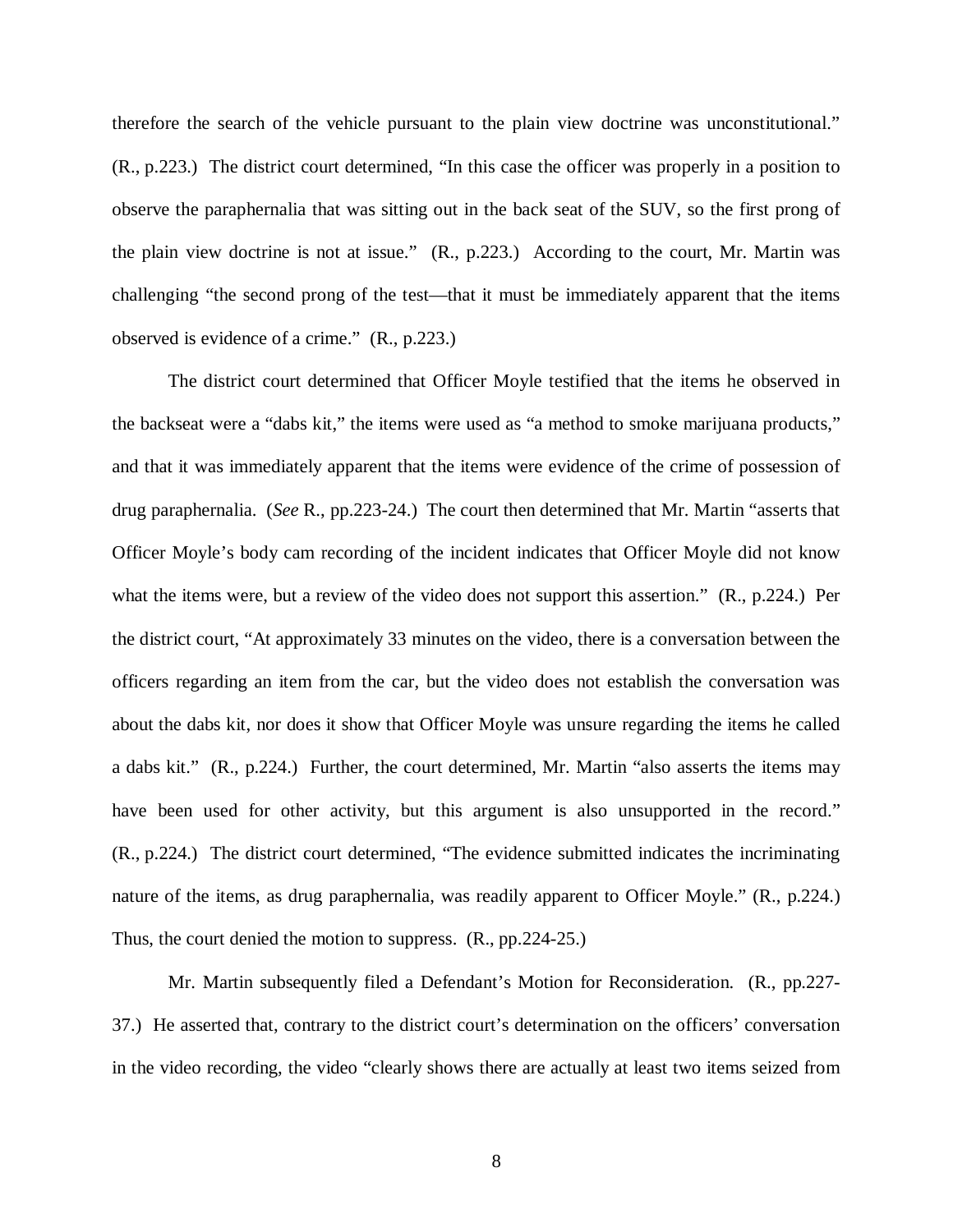the car that the Officers did not immediately recognize." (*See* R., p.227.) Mr. Martin asserted that Officer Moyle's questions at around thirty-three minutes into the video recording related to the items in the alleged dabs kit, and the questions on their identity "were made during the search of the vehicle not as he was originally viewing the items from outside the vehicle. This is stronger evidence the items were not immediately recognizable, even after he began his search." (*See* R., p.228.)

Mr. Martin asserted the officers' statements made during the search were inconsistent with Officer Moyle's sworn testimony from the preliminary hearing, specifically his testimony that he immediately recognized the items prior to the search. (*See* R., p.228.) Mr. Martin asserted that the officer testified he knew the crescent moon-shaped piece of glass belonged in a dabs kit because he had seen them used, but he had never personally seen somebody use the item. (*See* R., pp.229-30.) He asserted that Officer Moyle wanted the court to believe that the green and yellow silicone container was paraphernalia because it was used to contain paraphernalia, even though the container was empty. (*See* R., p.230.) Further, while Officer Moyle testified the small metal piece was used to smoke marijuana products, he also testified that he could not see a hole it in when he looked at it. (*See* R., pp.230-31.)

Additionally, Mr. Martin asserted that, while Officer Moyle testified that he did not know if the items appeared to be used, and he did not look at them after taking it out of the vehicle, the video recording showed him looking at the items and stating, "It's new." (*See* R., pp.231-32.) Mr. Martin then asserted that Officer Moyle testified he did not recall having a conversation with Officer Macuk about the items, but he did have that conversation. (*See* R., pp.232-33.) He asserted that the State could not meet its burden to prove that Officer Moyle had probable cause to search the vehicle, "when the State's key witness has been proven untruthful." (R., p.234.)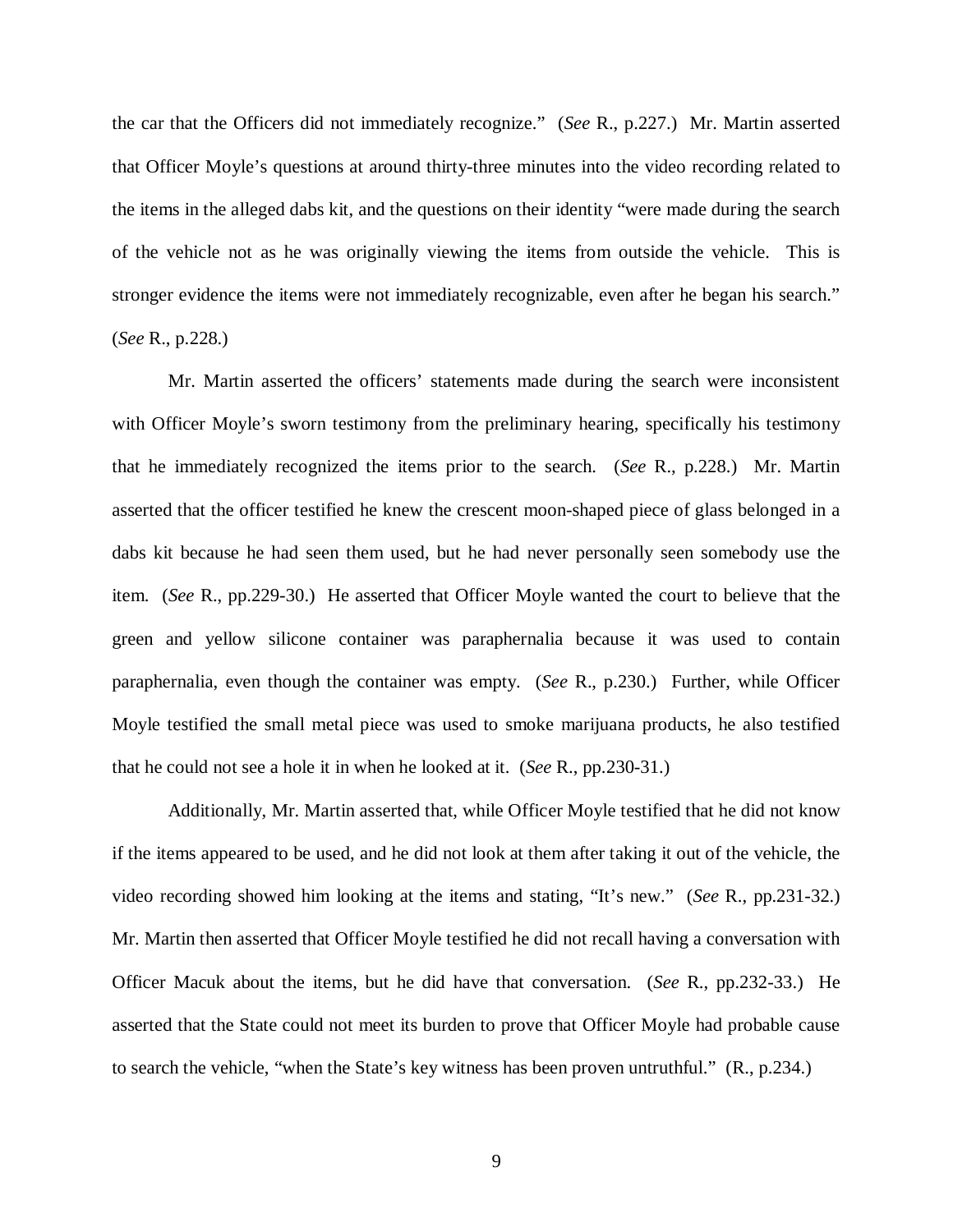Moreover, Mr. Martin asserted that Officer Macuk offered similar testimony on crossexamination. (R., p.234.) He asserted that "the officers didn't know what the items are and admitted they have never seen these particular items used as paraphernalia." (R., p.235.) Mr. Martin asserted, "The video doesn't lie, it [cannot] be disputed the officer here lack[s] any credibility concerning the most critical evidence in this case. Since the officer lacks credibility, the State failed to meets its burden and the search should be suppressed." (R., p.236.)

Mr. Martin also filed two affidavits regarding the sale and use of kits commonly purchased for the legal use of CBD oil and CBD wax in Idaho. (*See* R., pp.249-58.) The district court conducted a Zoom hearing on the motion for reconsideration. (*See generally* 6/25/20 Tr.)

The district court later issued an Opinion and Order on Defendant's Motion for Reconsideration. (R., pp.260-64.) The court determined, "Between the video and preliminary hearing testimony, there is no dispute the officers do not know specific names of the items in the kit that was observed. Even though these officers do not know names/terminology, they still recognize the items as paraphernalia." (R., p.261.) The district court also determined that the officers "could not explain exactly how each of these items could be used for the ingestion of drugs," and they "testified they did not observe any of these items being used to ingest drugs." (R., p.261.) However, "both officers testified that they recognized the items as a 'dabs kit' which is drug paraphernalia based upon their training and experience." (R., p.261.)

The district court then determined, "The State met its burden of establishing the warrantless seizure was justified pursuant to the plain view doctrine . . . ." (R., p.262.) After considering the video recording and the preliminary hearing testimony, the court determined, "it was immediately apparent to Officer Moyle that what he observed was evidence of a violation of I.C. § 37-2734A(1) [prohibiting the possession of drug paraphernalia]." (R., p.263.)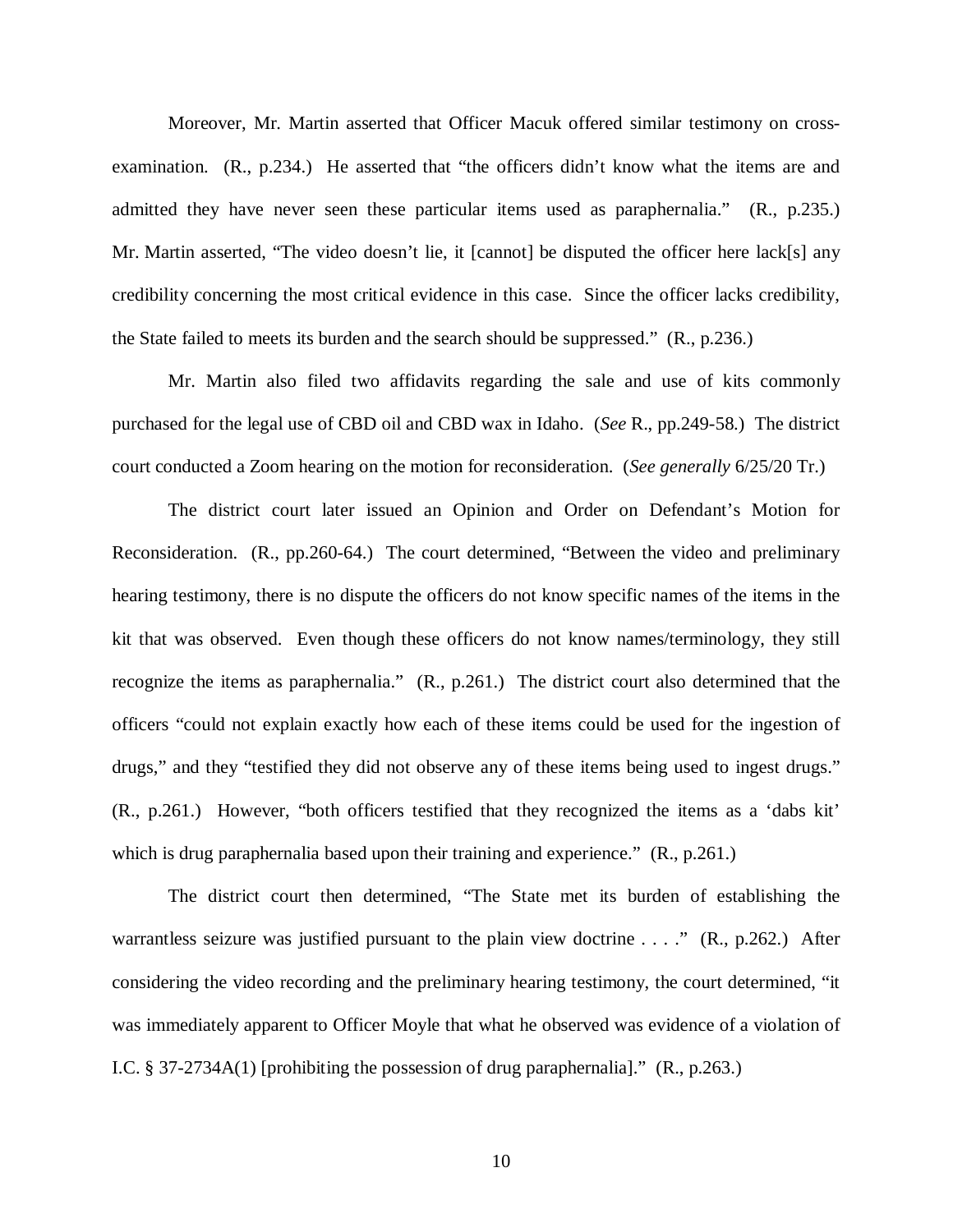The district court did "not dispute that Officer Moyle could have prepared more thoroughly prior to the testimony given in this case." (R., p.263.) However, the court determined, "the officer's inability to give specific names to each item contained in the photograph in Exhibit 6, and his testimony that he did not personally observe the items being used, does not establish that Moyle was lying when he testified he recognized the items, as they were viewed together, as a dabs kit." (R., p.263.) The district court determined, "There is substantial evidence in the record, taken as a whole, to meet the State's burden of establishing the warrantless seizure was justified pursuant to the plain view doctrine." (R., p.263.) The court denied the motion for reconsideration. (R., p.263.)

Pursuant to a conditional plea agreement, Mr. Martin pleaded guilty to amended charges of one count of possession of a controlled substance with intent to deliver, one count of possession of a controlled substance, and one count of unlawful possession of a firearm. (*See* R., pp.271-85.) Mr. Martin reserved his right to appeal the denial of his motion to suppress. (R., pp.277, 284.) The district court subsequently imposed, for possession of a controlled substance with intent to deliver, a unified sentence of eight years, with three years fixed; for possession of a controlled substance, a concurrent unified sentence of seven years, with three years fixed; and, for unlawful possession of a firearm, a concurrent unified sentence of five years, with three years fixed. (R., pp.290-94.)

Mr. Martin filed a Notice of Appeal timely from the Judgment of Conviction. (R., pp.304-07, pp.310-14 (Amended Notice of Appeal).)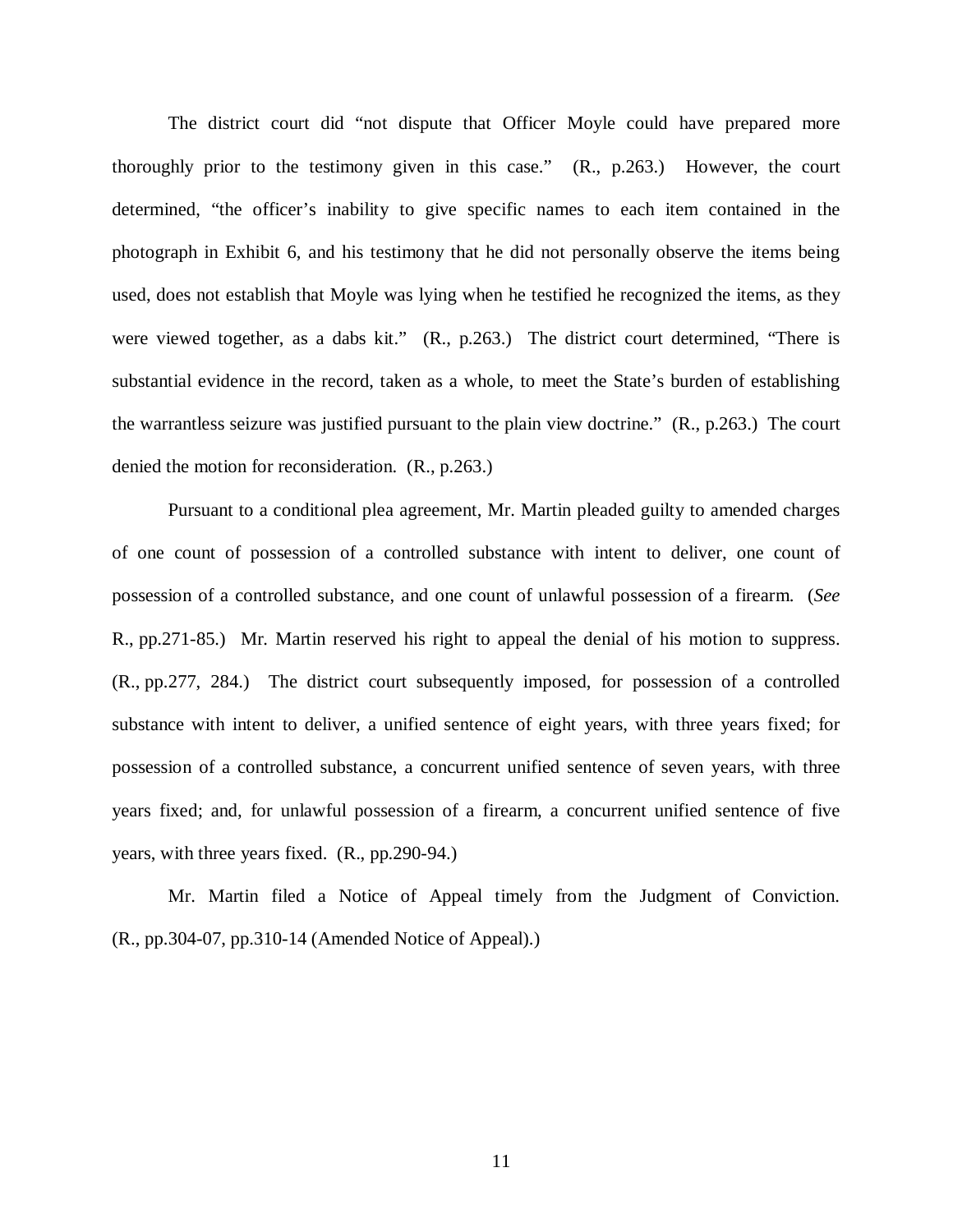# ISSUE

Did the district court err when it denied Mr. Martin's requests to suppress the evidence found as a result of the officers' warrantless seizure of the items inside his vehicle and warrantless search of his vehicle, because the plain view doctrine and the automobile exception did not apply?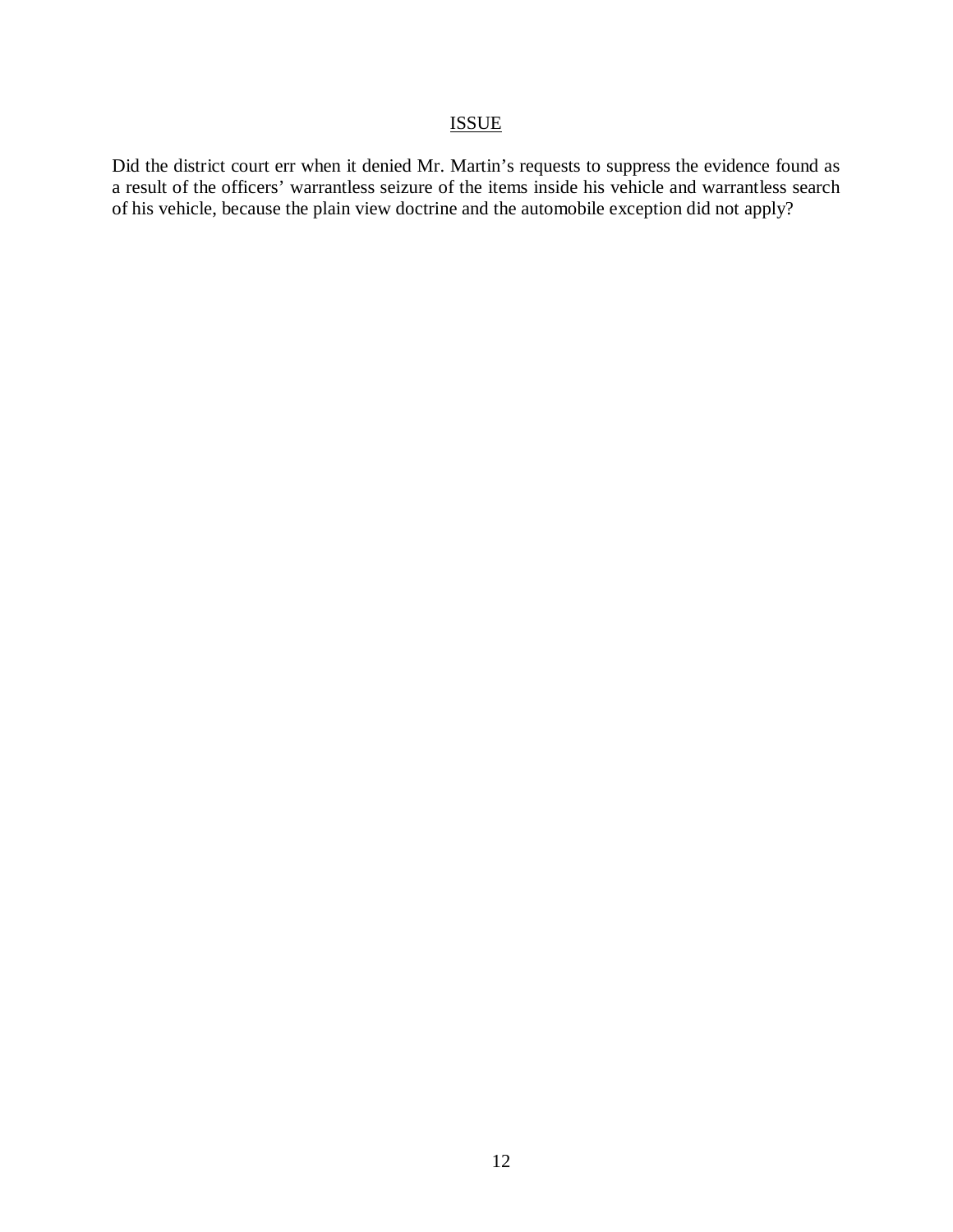#### ARGUMENT

## The District Court Erred When It Denied Mr. Martin's Requests To Suppress The Evidence Found As A Result Of The Officers' Warrantless Seizure And Search, Because The Plain View Doctrine And The Automobile Exception Did Not Apply

#### A. Introduction

Mr. Martin asserts the district court erred when it denied his requests to suppress the evidence found as a result of the officers' warrantless seizure of the items inside his vehicle and warrantless search of his vehicle, because the plain view doctrine and the automobile exception did not apply. The district court initially determined that the warrantless seizure was constitutional under the plain view doctrine, because "the officer was properly in a position to observe the paraphernalia that was sitting out in the back seat of the SUV," and "[t]he evidence submitted indicates the incriminating nature of the items, as drug paraphernalia, was readily apparent to Officer Moyle." (*See* R., pp.223-24.) In denying the motion for reconsideration, the district court determined, "The State met its burden of establishing the warrantless seizure was justified pursuant to the plain view doctrine . . . ." (R., p.262.) The district court determined that "the State established both elements of the plain view doctrine," because "the officer was lawfully outside the car looking in the window, where he observed the items he repeatedly called a dabs kit," and "it was immediately apparent to Officer Moyle that what he observed was evidence of a violation of I.C.  $\S 37-2734A(1)$ ." (R., p.263.)

However, the district court did not expressly address whether the warrantless search of Mr. Martin's vehicle was legal. (*See* R., pp.220-24, 260-63.) "[A]pplication of the plain view exception also requires that the officer 'have a lawful right of access to the object itself.'" *State v. Buti*, 131 Idaho 793, 799 (1998) (quoting *Horton v. California*, 496 U.S. 128, 137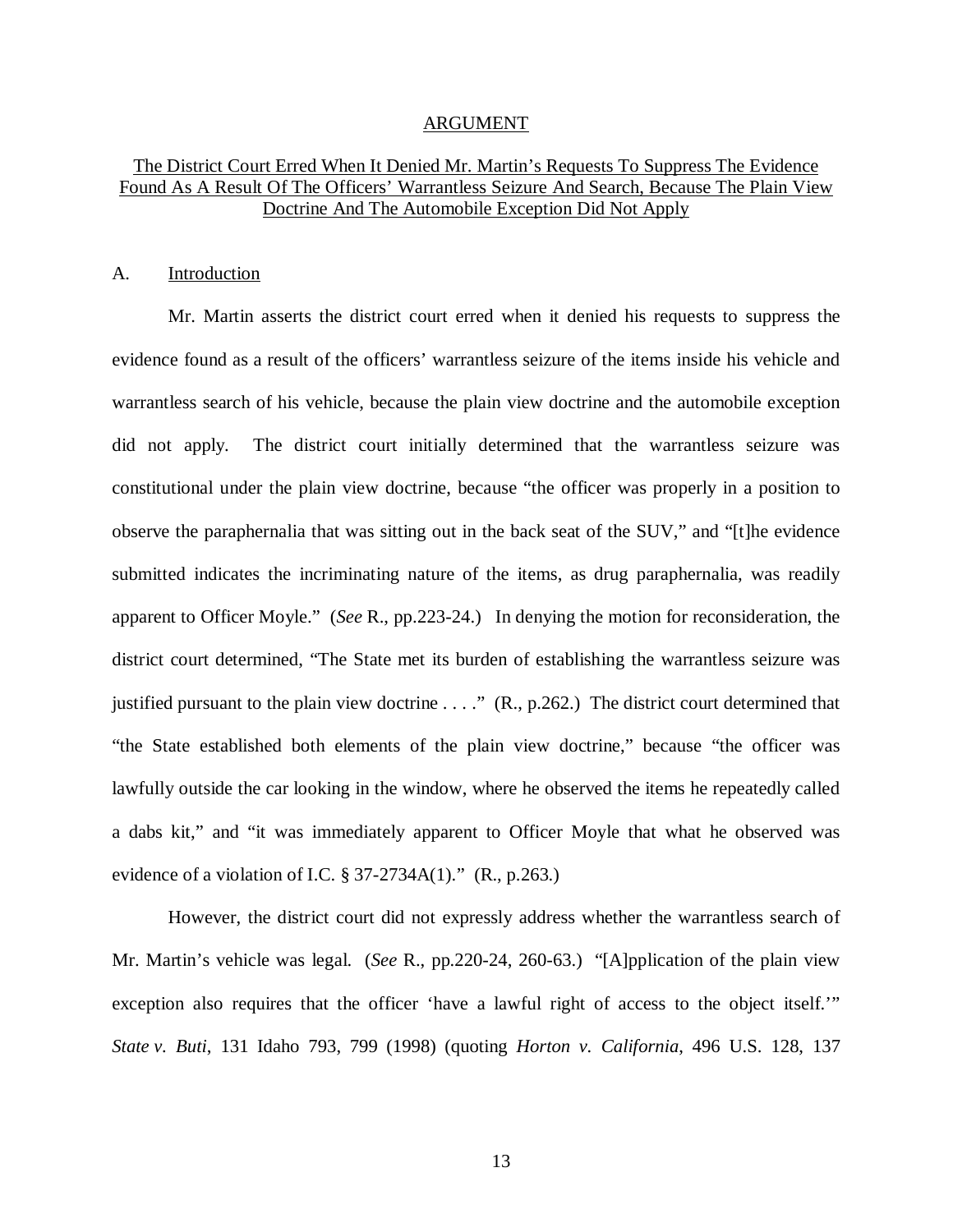(1990)). The State did argue that the search of the vehicle was valid under the automobile exception.[3](#page-18-0) (*See, e.g.*, R., pp.195-96.)

But the plain view doctrine did not apply to justify the officers' warrantless seizure of the items they observed in the backseat of the vehicle, because the officers did not have probable cause to believe the items were associated with criminal activity, and therefore it was not immediately apparent to the officers that the items were evidence of a crime. Moreover, the automobile exception to the warrant requirement did not apply to justify the officers' warrantless search of the vehicle, because the officers did not have probable cause to believe that the vehicle contained contraband or evidence of a crime. Thus, the district court should have granted Mr. Martin's motion to suppress and his motion for reconsideration.

### B. Standard Of Review

The Court will freely review the evidence in this case. As the Idaho Supreme Court has held, "In an ordinary appeal from an order granting or denying a motion to suppress, our standard of review is bifurcated." *State v. Andersen*, 164 Idaho 309, 312 (2018). The Court will accept the trial court's findings of fact unless they are clearly erroneous, and may freely review

<span id="page-18-0"></span><sup>&</sup>lt;sup>3</sup> The Idaho Supreme Court has held, "Where an order of a lower court is correct, but based upon an erroneous theory, the order will be affirmed upon the correct theory." *State v. Hoskins*, 165 Idaho 217, 222 (2019) (internal quotation marks omitted). This "right-result, wrong-theory" explanation for appellate review "is most often invoked when there are two (or more) alternate bases presented to the lower court on which to resolve the case but only one of which is correct." An "appellate court may uphold the decision on appeal by applying a correct theory to the same facts (or to undisputed facts in the record)." *Id.* "[T]here must be sufficient facts in the appellate record on which to base a decision on alternate grounds." *Id.*

While this case does not present a situation where the State presented alternate bases to the district court (because the State had to show that both the warrantless search of the SUV and the warrantless seizure of the items were legal), Mr. Martin acknowledges that the parties "had adequate opportunity to present evidence and arguments" on the automobile exception. *See id.*

Additionally, the district court's decisions could be read as including an implicit determination that the initial intrusion into Mr. Martin's vehicle was lawful. *Cf. Texas v. Brown*, 460 U.S. 730, 740-43 (1983).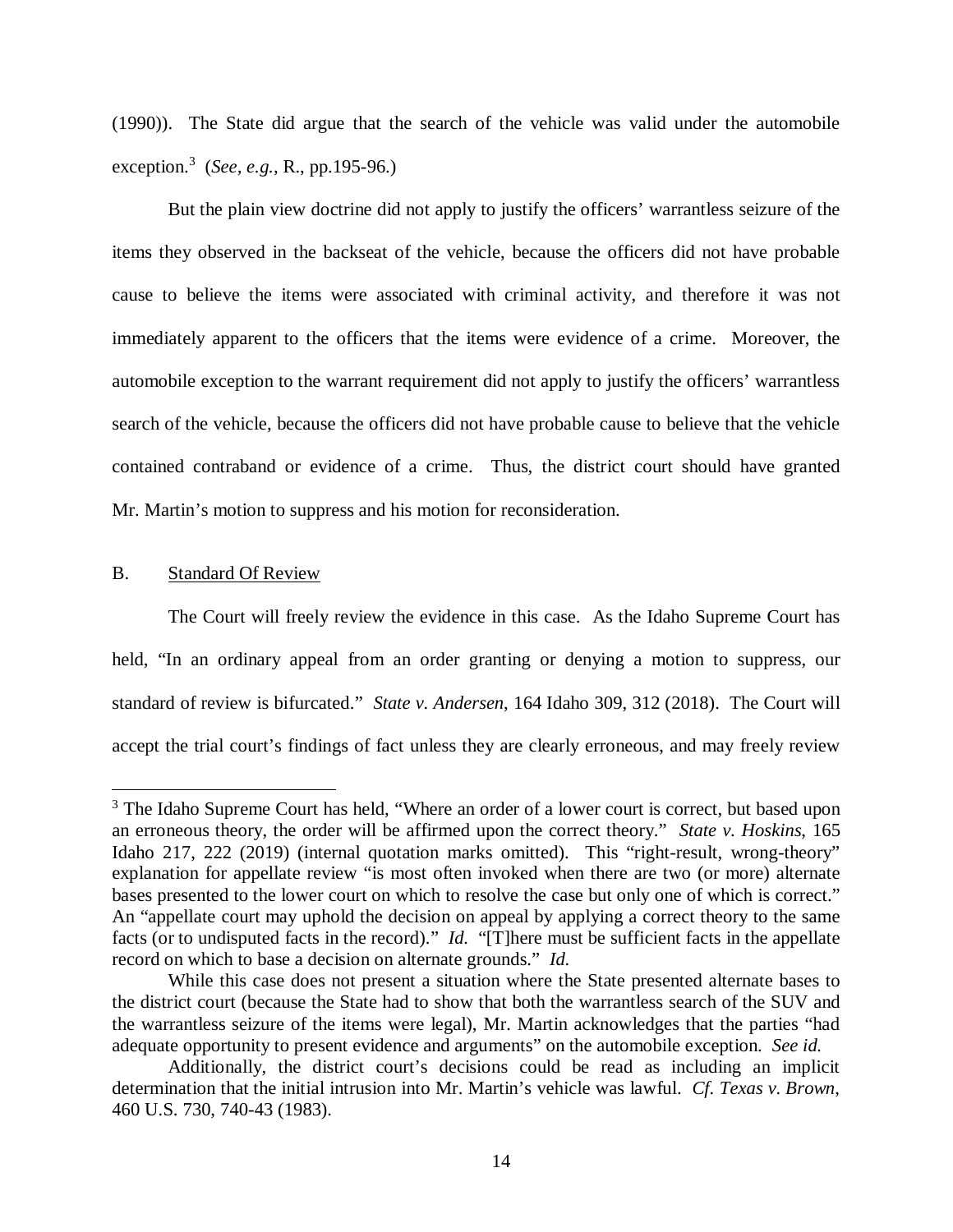the trial court's application of constitutional principles in light of the facts found. *Id.* (quoting *State v. Purdum*, 147 Idaho 206, 207 (2009)).

However, Mr. Martin's "appeal presents the unusual situation where this Court has exactly the same evidence before it as was considered by the district court: the transcript of the preliminary hearing and the video recording of [the officers'] contact with [Mr. Martin]." *See id.* Indeed, in this case the district court considered the preliminary hearing transcript and the video recording of Officer Moyle's body camera footage of the encounter. (*See* 5/14/20 Tr., p.16, Ls.15-20; Ex. A.) At least with respect to the motion for reconsideration, the district court also considered Mr. Martin's affidavits, as well as Exhibit 6 from the preliminary hearing, a photograph of the alleged dabs kit. (*See* R., p.263; 6/25/20 Tr., p.20, Ls.10-17.) The parties did not present any other testimony at the motion to suppress hearing or motion for reconsideration hearing, which were conducted by Zoom. (*See generally* 5/14/20 Tr.; 6/25/20 Tr.)

Thus, in this type of instance, as in *Andersen*, the Court does "not extend the usual deference to the district court's evaluation of the evidence." *See Andersen*, 164 Idaho at 312. "Under these limited circumstances, this Court has determined that its role on appeal is to freely review the evidence and weigh the evidence in the same manner as the trial court would do." *Id.* (quoting *State v. Lankford*, 162 Idaho 477, 492 (2017)) (internal quotation marks omitted).

## C. The Plain View Doctrine Did Not Apply To Justify The Officers' Warrantless Seizure Of The Items They Observed In The Backseat Of Mr. Martin's Vehicle, Because It Was Not Immediately Apparent To The Officers That The Items Were Evidence Of A Crime

The plain view doctrine did not apply to justify the officers' warrantless seizure of the items they observed in the backseat of Mr. Martin's vehicle, because the officers did not have probable cause to believe the items were associated with criminal activity, and therefore it was not immediately apparent to the officers that the items were evidence of a crime.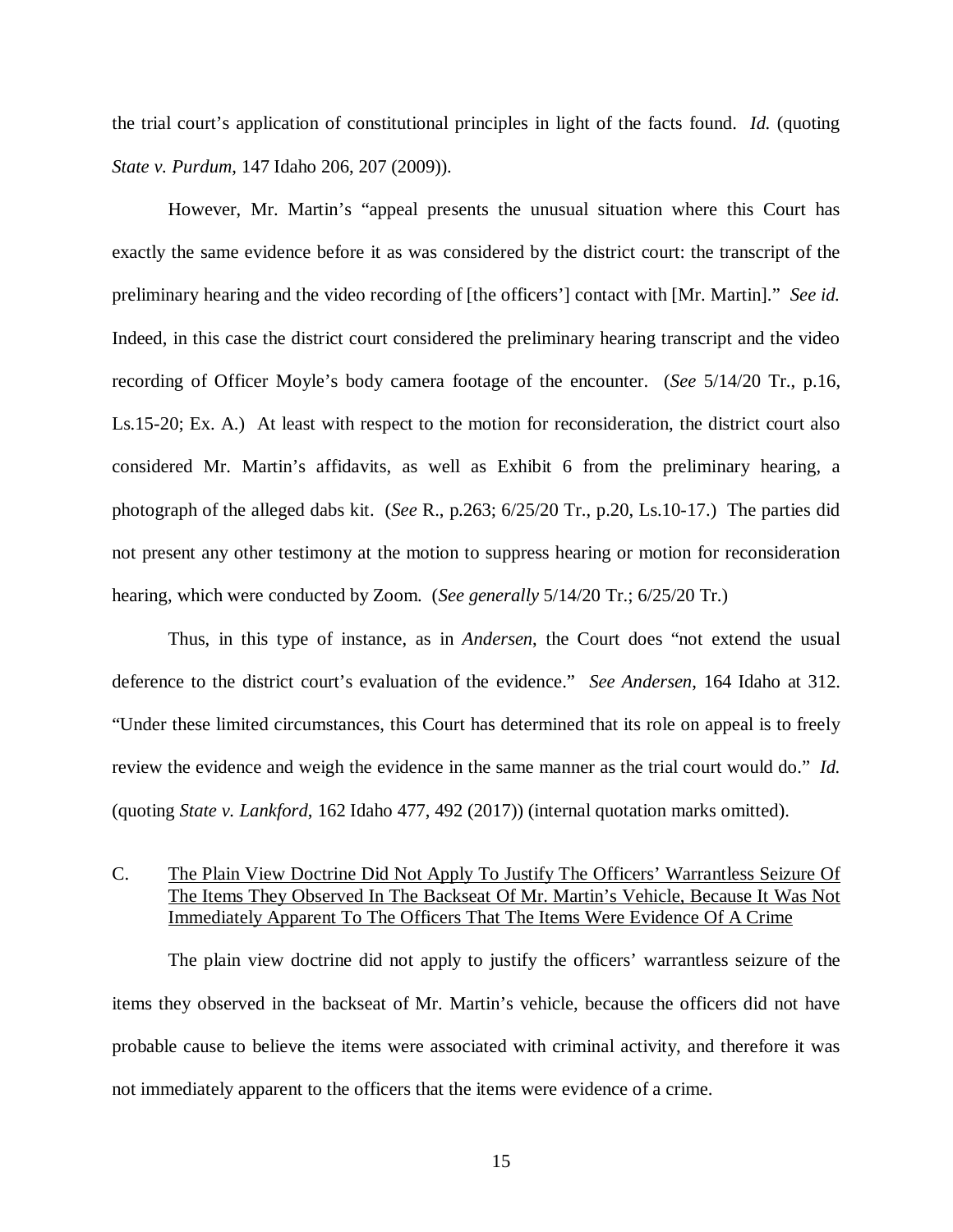"The Fourth Amendment to the United States Constitution protects '[t]he right of the people to be secure in their persons, houses, papers, and effects, against unreasonable searches and seizures."" *State v. Bishop*, 1[4](#page-20-0)6 Idaho 804, 810 (2009) (quoting U.S. Const. amend. IV)).<sup>4</sup> "This guarantee has been incorporated through the Due Process Clause of the Fourteenth Amendment to apply to the states." *Id.* "Evidence obtained in violation of the amendment generally may not be used as evidence against the victim of the illegal government action." *Id.* at 810-11. "This rule, known as the exclusionary rule, applies to evidence obtained directly from the illegal government action and to evidence discovered through the exploitation of the original illegality." *Id.* at 811 (citing *Wong Sun v. United States*, 371 U.S. 471, 487-88 (1963); *State v. Page*, 140 Idaho 841, 846 (2004)).

 "Warrantless searches and seizures are presumptively unreasonable under the Fourth Amendment." *State v. Wulff*, 157 Idaho 416, 419 (2014) (citing *Coolidge v. New Hampshire*, 403 U.S. 443, 454-55 (1971); *State v. Diaz*, 144 Idaho 300, 302 (2007)). "When a warrantless search or seizure is challenged by the defendant, the State bears the burden to show that a recognized exception to the warrant requirement is applicable." *Halen v. State*, 136 Idaho 829, 833 (2002).

As a preliminary matter, the officers' observation of the items in the backseat of Mr. Martin's SUV did not implicate the Fourth Amendment. "[A] policeman's mere observation of items readily visible to the public is not a 'search.' The Fourth Amendment protects only places or activities in which the individual holds a reasonable expectation of privacy." *State v. Clark*, 124 Idaho 308, 312 (Ct. App. 1993). "Likewise, there exists no cognizable privacy right

<span id="page-20-0"></span><sup>&</sup>lt;sup>4</sup> While Mr. Martin also asserted that the searches and seizure violated Article I, § 17 of the Idaho Constitution, he did not articulate how the Idaho Constitution was more protective than the United States Constitution.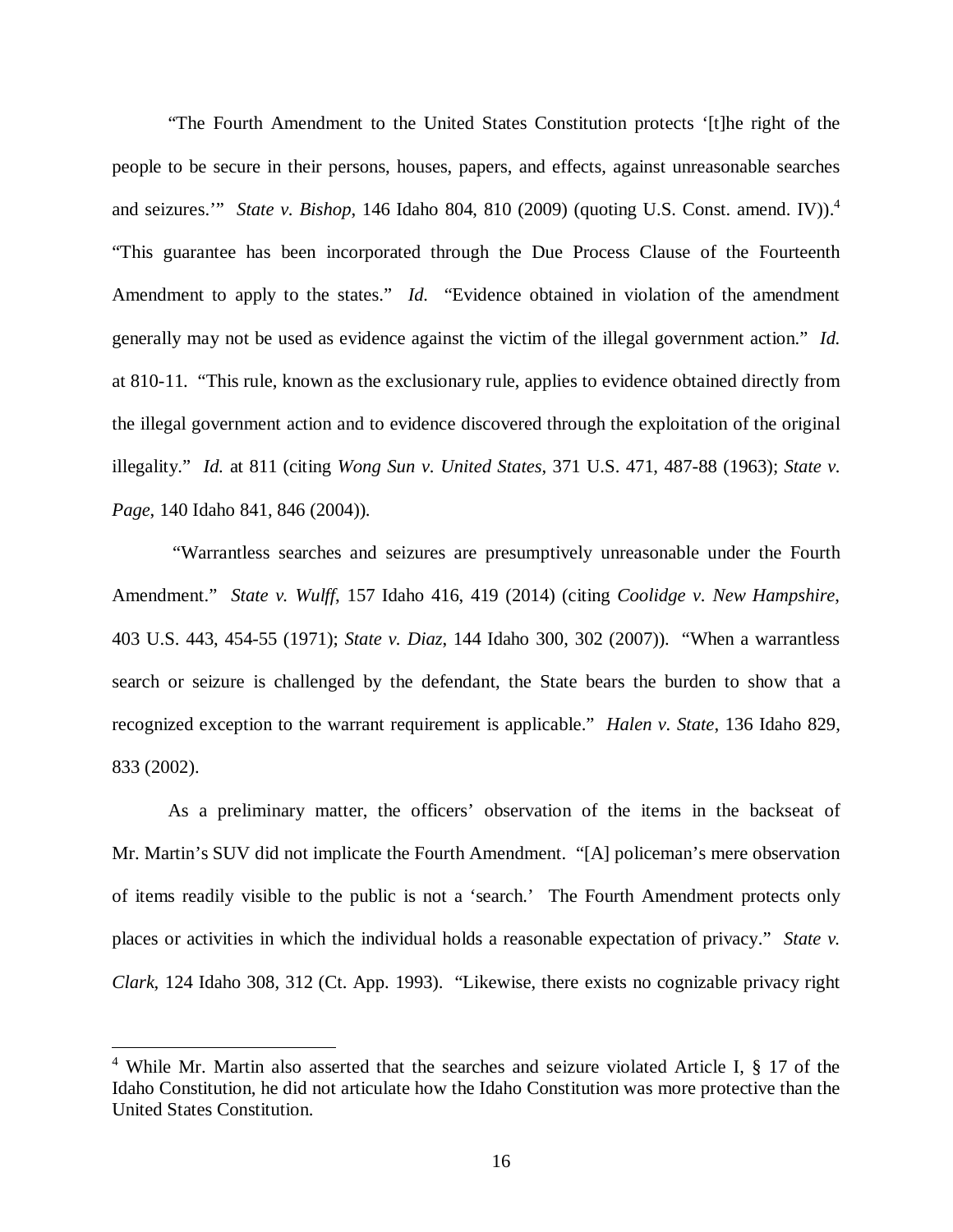in 'that portion of the interior of a vehicle which may be viewed from outside the vehicle by either inquisitive passerby or diligent police officers.'" *State v. Ramirez*, 121 Idaho 319, 322 (Ct. App. 1992) (quoting *Texas v. Brown*, 460 U.S. 730, 742 (1983)). Here, the officers were in the parking lot of the hotel, when they looked through the windows of Mr. Martin's vehicle and observed the alleged dabs kit inside. (*See* R., p.221.) The officers' observation did not implicate the Fourth Amendment. *See Ramirez*, 121 Idaho at 322.

However, the warrantless seizure of the items inside the SUV was illegal. "The plain view exception is a recognized exception to the warrant requirement, and permits warrantless seizure where certain conditions are met." *Baldwin v. State*, 145 Idaho 148, 155 (2008). "First, the officer must lawfully make an initial intrusion or otherwise properly be in a position from which she or he can view a particular area." *Id.* "Second, it must be immediately apparent to the police that the items they observe may be evidence of crime, contraband, or otherwise subject to seizure." *Id.* (citing *State v. Claiborne*, 120 Idaho 581, 586 (1991)). "The second requirement is met when an officer has probable cause to believe the item in question was associated with criminal activity." *Id.* at 155-56. As discussed above, "application of the plain view exception also requires that the officer have a lawful right of access to the object itself." *Buti*, 131 Idaho at 799 (internal quotation marks omitted).

Probable cause "is a flexible, common-sense standard," which "requires that the facts available to the officer would warrant a man of reasonable caution in the belief that certain items may be contraband or stolen property or useful as evidence of a crime." *Texas v. Brown*, 460 U.S. at 742 (citation and internal quotation marks omitted). Probable cause "does not demand any showing that such a belief be correct or more likely true than false"; rather, "A practical, nontechnical probability that incriminating evidence is involved is all that is required." *Id.*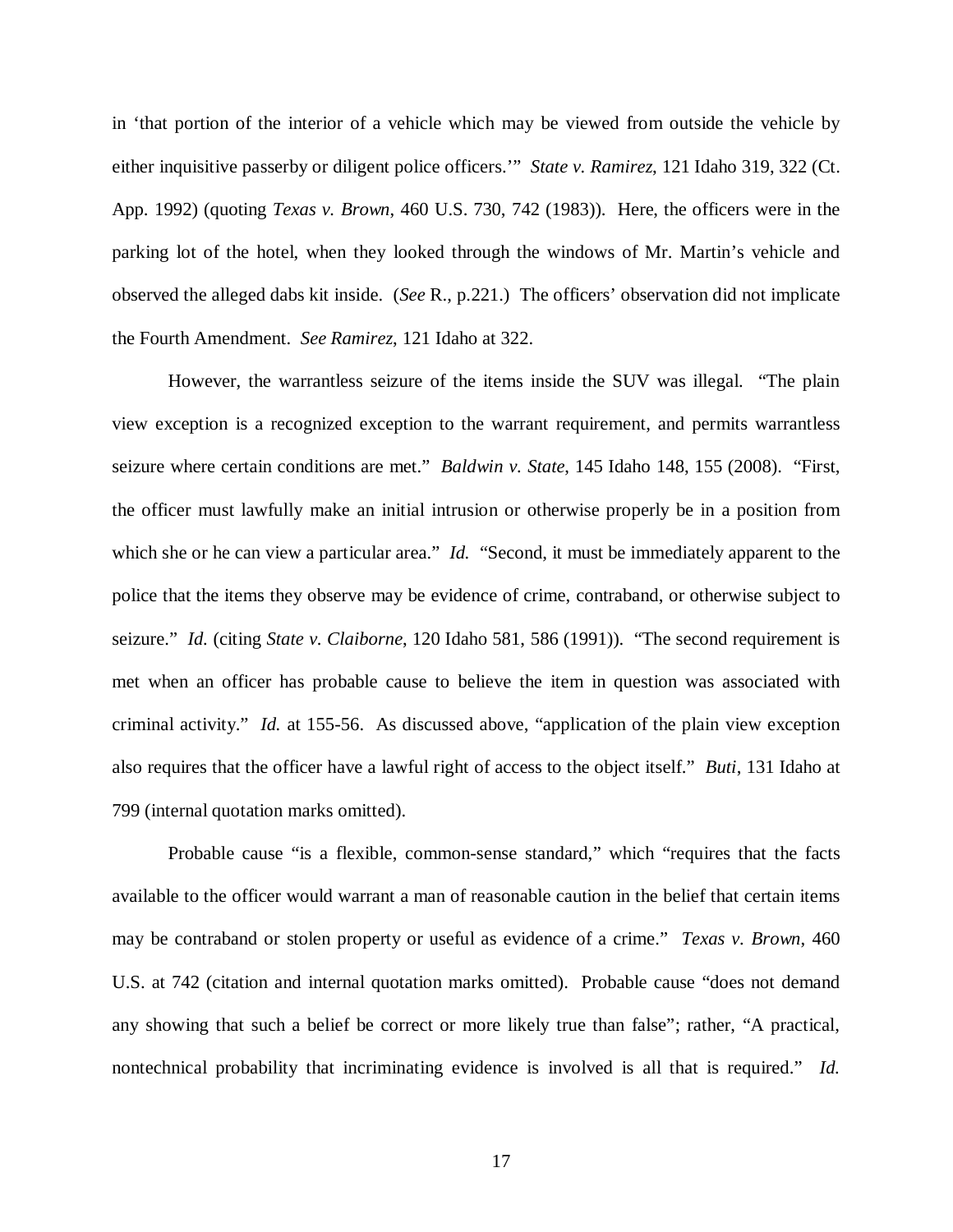(internal quotation marks omitted). "This determination may be based on the surrounding facts and circumstances." *Claiborne*, 120 Idaho at 586. "An officer 'may draw reasonable inferences based on his training and experience in determining whether a connection exists.'" *Id.* (quoting *State v. Tamez*, 116 Idaho 945, 946 (Ct. App. 1989)). "In addition, it is acceptable to look at 'the collective knowledge of the officers executing the searches.'" *Id.* (quoting *United States v. Newton*, 788 F.2d 1392 (8<sup>th</sup> Cir. 1986)).

Here, the officers did not have probable cause to believe the items observed in the backseat of Mr. Martin's SUV were associated with criminal activity. Under these circumstances, the facts available to the officers would not warrant a man of reasonable caution in the belief that the items they observed in the vehicle were evidence of a crime.

The officers' statements during the search of the vehicle indicate they did not recognize what the observed items were before seizing them, much less believe they were evidence of a crime. At around thirty-three minutes into the video recording, Officer Moyle picked up the package containing the alleged dabs kit, and asked, "What is all this stuff? What is this?" (Ex. A, 33:00-33:07.) Officer Moyle then looked at the green and yellow silicone container among the items, and stated, "It's new. It's enough for us." (Ex. A, 33:15-33:22; *see* R., p.228.) Officer Macuk then replied, "It's enough for paraphernalia." (Ex. A, 33:22-33:25; *see* R., p.228.) The officers' statements during the search indicate they did not recognize the observed items as evidence of a crime until after they seized the items.

The officers' testimony at the preliminary hearing also shows they did not have probable cause to believe the items were evidence of a crime, because their testimony to the contrary was not credible. For example, Officer Moyle testified on cross-examination as follows:

Q. Now, as you look as—at State's Exhibit 6, you call it a dabs kit?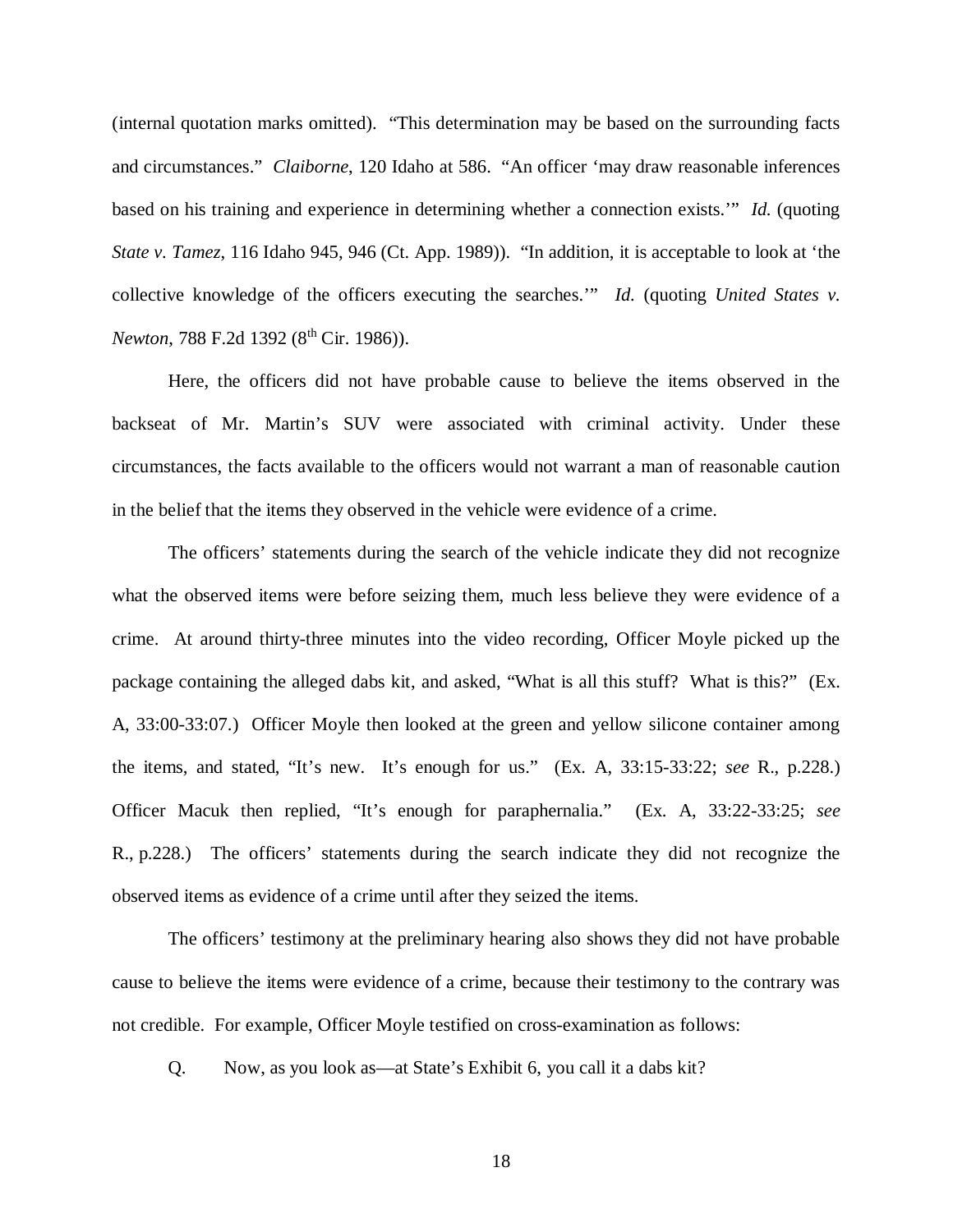- A. Yes.
- Q. Could you explain to the Court what each of those items is?
- A. I don't know their names, no.
- Q. You don't know what they are?
- A. No. I don't know their names of them.
- Q. You just know that it's paraphernalia?
- A. Yes. Well, I don't know, like, each individual name for an item.

(1/8/20 Tr., p.58, Ls.5-15.) On the crescent moon-shaped piece of glass, Officer Moyle testified, "I know it belongs to a dabs kit. I don't know the name of that particular item." (1/8/20 Tr., p.58, Ls.16-22.) When asked, "How do you know it belongs to a dabs kit?", he replied, "Because I've seen them used." (1/8/20 Tr., p.58, Ls.22-23.) But defense counsel immediately thereafter asked, "You've personally seen somebody using this item?", and Officer Moyle testified, "Not personally, no." (1/8/20 Tr., p.58, Ls.24-25.)

Further, Officer Moyle testified on the silicone container:

Q. And how do you know that this yellow and green round item is paraphernalia?

- A. It's commonly associated with paraphernalia.
- Q. Okay. Based on what?
- A. My training and experience.
- Q. So what is it called?
- A. A small circular silicone container.
- Q. That's what it's—that's the technical term for it?
- A. I don't know what the technical term is.
- Q. But you know by looking at it that it's commonly used as paraphernalia?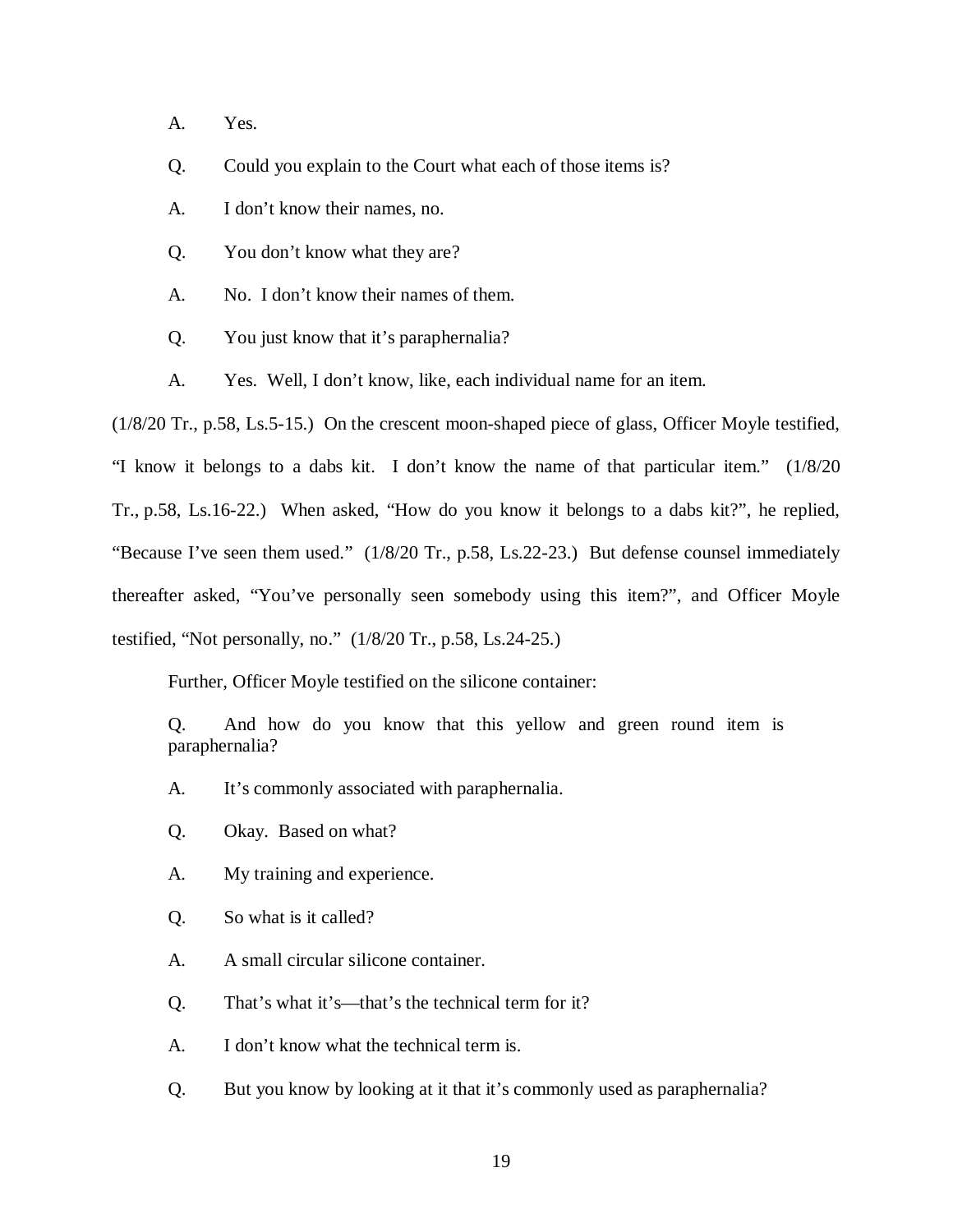A. To contain paraphernalia, yeah.

(1/8/20 Tr., p.59, Ls.1-13.) On the small metal piece displayed in Exhibit 6, the officer testified:

- Q. What's it used for?
- A. To smoke marijuana products?
- Q. How?
- A. I don't—
- Q. Do you even know that there's a hole in it by looking at it?
- A. I know there is after—after I looked at it, yes.
- Q. After you looked at it?
- A. Yes.
- Q. But when you looked at it, you couldn't see the hole in it, could you?
- A. No.
- Q. No. So you don't know what it is?
- A. I know it's used to smoke marijuana products.

#### $(1/8/20 \text{ Tr.}, \text{p.59}, \text{L.14} - \text{p.60}, \text{L.7.})$

In sum, Officer Moyle testified that he could not give the technical names for the items, and he did not know how the small metal piece was used. While he testified that the silicone container could be used to contain paraphernalia, and he had seen the crescent moon-shaped piece of glass being used, he also testified that he had not personally seen somebody using the crescent moon-shaped piece of glass. Officer Moyle could not name the items in the alleged dabs kit, and he did not know how to use most of the items.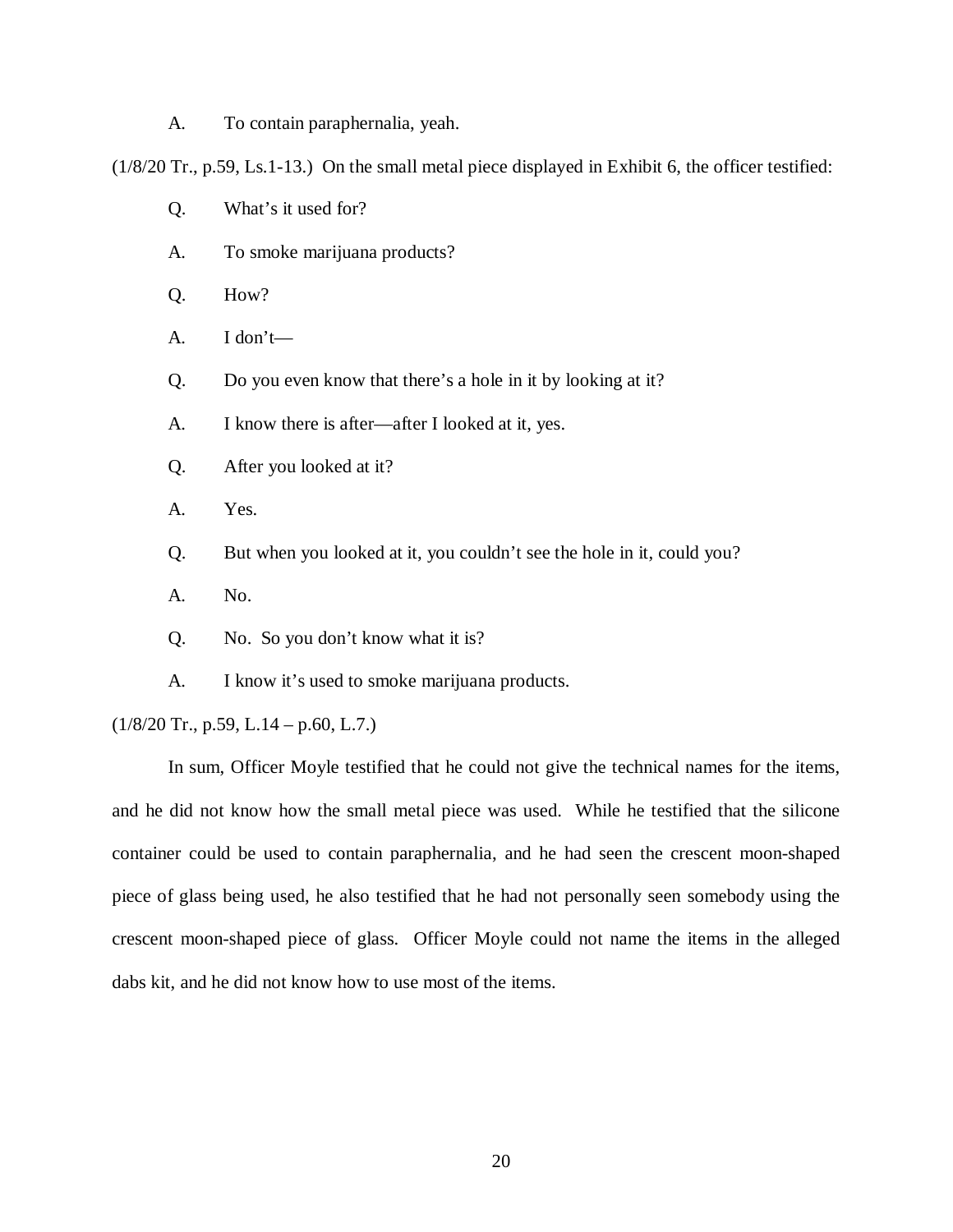Also, the video recording of Officer Moyle's body camera footage from the encounter contradicts important parts of his testimony. For instance, Officer Moyle testified that he did not know if the small metal piece appeared to be used:

- Q. Was this one used to smoke marijuana products?
- A. I don't know.
- Q. Why don't you know?

A. At the time of the the—at the time of the—that time I took it, I didn't know what it—if it was or not.

- Q. Did it appear to be used?
- A. I don't know.
- Q. You don't know whether it did or didn't?
- A. At the time, no.
- Q. And after you took it out, did it appear to be used?
- A. After I took it out of the vehicle?
- Q. Yes.
- A. I don't know.
- Q. You still don't know?
- A. I didn't look at it, no.

Q. Did any of these items appear to be used prior to you removing them from the vehicle?

A. Can you state your question again?

Q. Did any of the items appear to be used to ingest marijuana or some other illegal drug prior to you taking them from the vehicle?

- A. I don't know.
- Q. You don't know?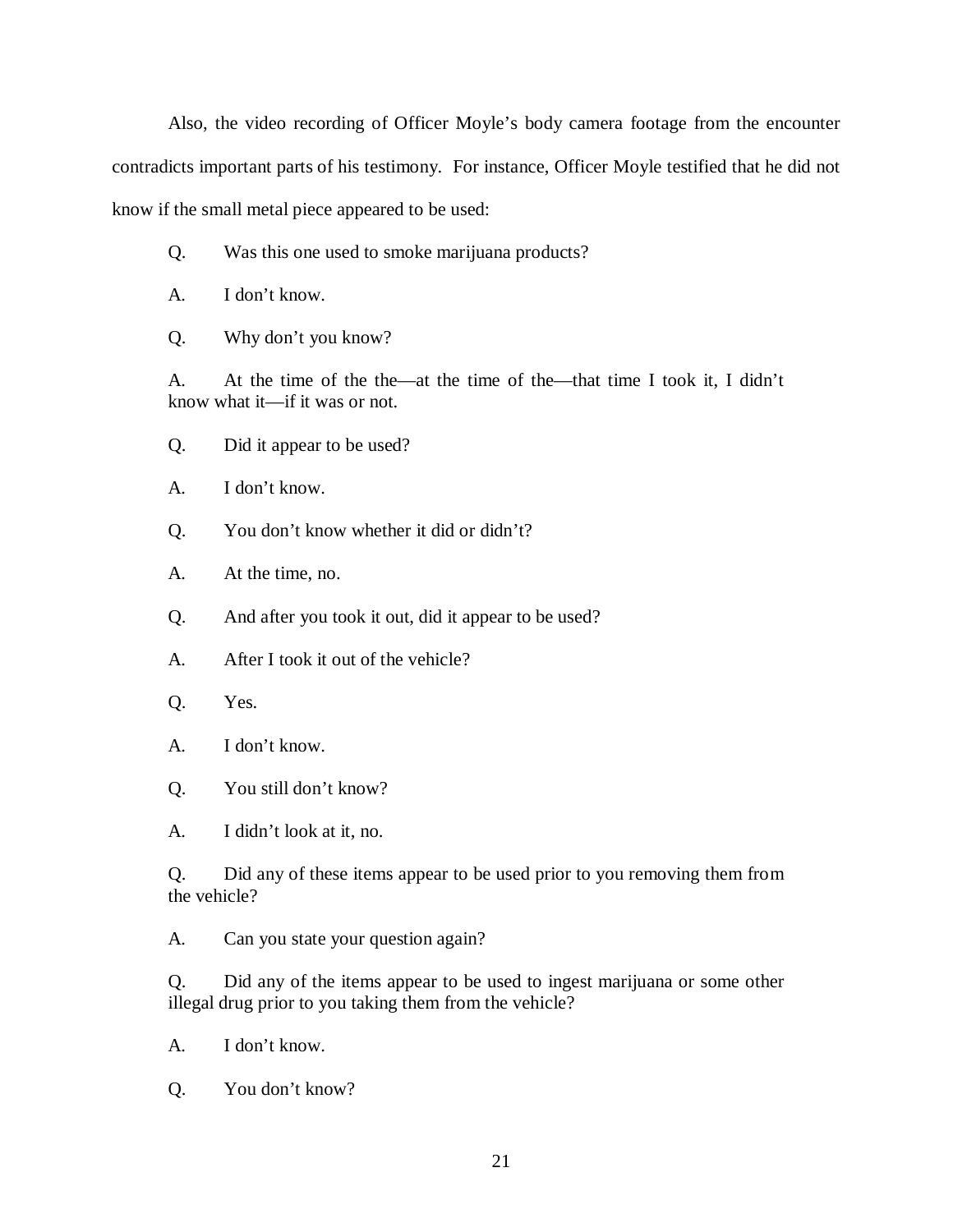A. No.

Q. And after you removed them from the vehicle, did they appear to be used?

A. I don't know. I didn't look at them.

Q. You didn't look at them?

A. No.

(1/8/20 Tr., p.60, L.8 – p.61, L.13.) But while Officer Moyle testified that he did not know if the items were used, the video shows Officer Moyle looking at the items while stating, "It's new." (Ex. A, 33:15-33:19; *see* R., pp.228, 232.) Moreover, while Officer Moyle testified he did not look at any of the items after removing them from the vehicle, the video show he looked at the items after removing them. (Ex. A, 33:00-33:19; *see* R., pp.228, 232.)

Further, Officer Moyle testified that he did not recall having a conversation with Officer

Macuk about the alleged dabs kit:

Q. Do you recall standing at the vehicle, looking at Item No. 6 with Officer Macuk about 33 minutes into your body cam?

A. No, I don't recall.

Q. You don't recall that?

A. No.

Q. Do you recall having any conversation with Officer Macuk about Item No. 6 at approximately 33 minutes into your body cam?

A. I don't remember that conversation, no.

Q. Do you recall you or Officer Macuk saying to each other, what is that thing? Do you recall that?

A. No, I don't.

Q. Don't recall that at all?

A. No.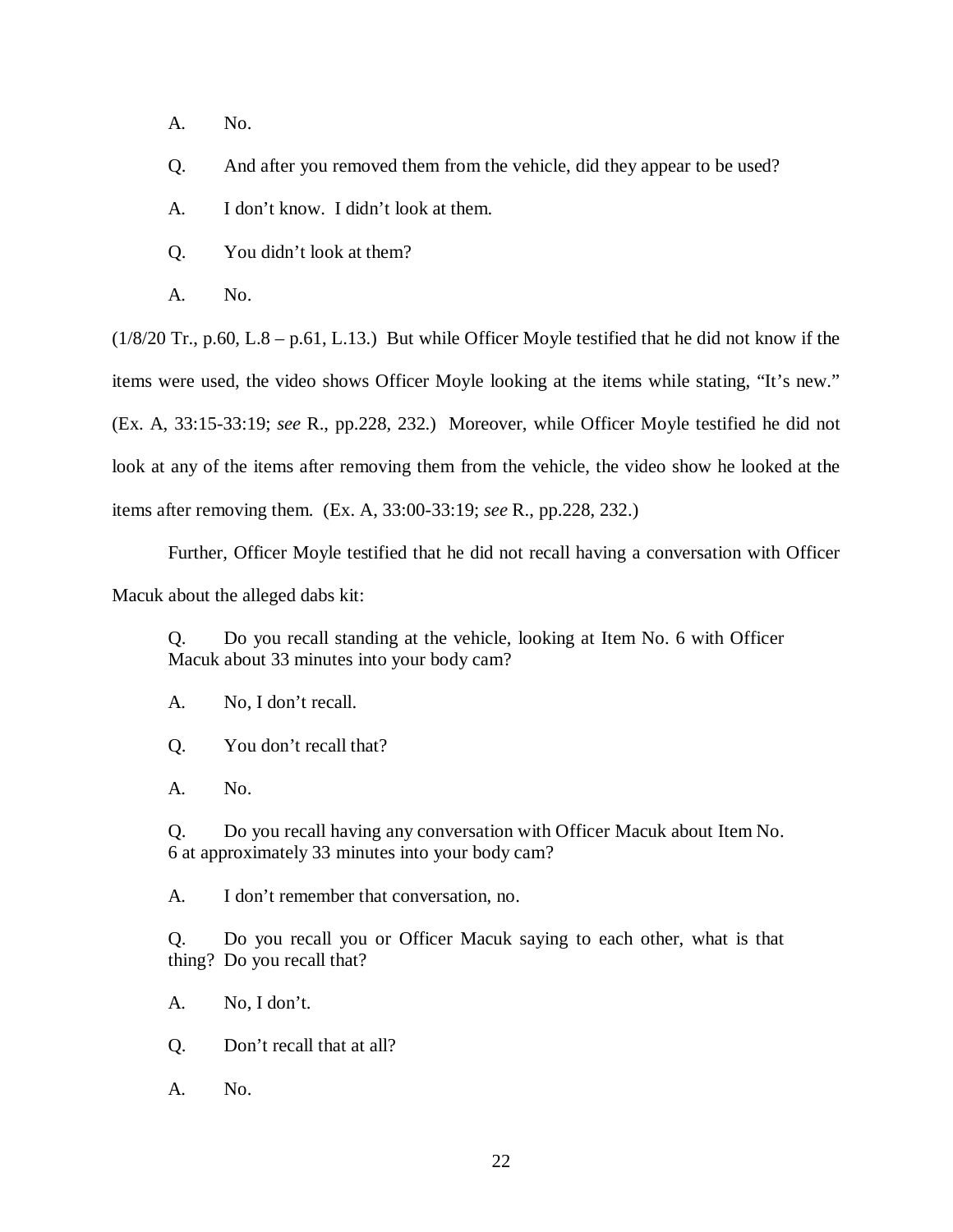(1/8/20 Tr., p.63, Ls.8-22.) But Officer Moyle and Officer Macuk talked about the alleged dabs kit at around thirty-three minutes into the video recording. (Ex. A, 33:00-33:25; *see* R., p.228.)

Officer Moyle could not name the items in the alleged dabs kit, and he did not know how to use most of the items. He testified he had not personally seen the crescent moon-shaped piece of glass being used, right after he testified he had seen it used. Also, the video recording of the encounter contradicts many important parts of his testimony. Thus, the testimony of Officer Moyle was not credible. As Mr. Martin asserted before the district court, this Court should not "accept the conclusory statement, 'Based on my training and experience,' when the officers are unable to explain to the court what the items are and how they are used." (*See* R., p.166.) Officer Moyle did not recognize the items as evidence of a crime before seizing the items.

Officer Macuk also did not recognize the items as evidence of a crime before the seizure. On cross-examination, he testified regarding two of the items in the alleged dabs kit:

Q. Okay. So there's two—what appears to be two different glass shapes that are in that—in the packaging?

A. Yes, sir.

Q. And you think that they're used as paraphernalia?

A. Correct. They appear like they would be—belong to a type of bong.

Q. How would they be used?

A. I don't ingest marijuana. I don't know how they use them. I just know, from experience, those are commonly accompanied with bongs.

Q. So have you ever seen—let's use the one that's above the cylinder.

A. Okay.

Q. In your training and experience, have you ever seen that particular item used as a bong, or part of a bong?

A. That particular item, no, because there's not a bong attached with this one.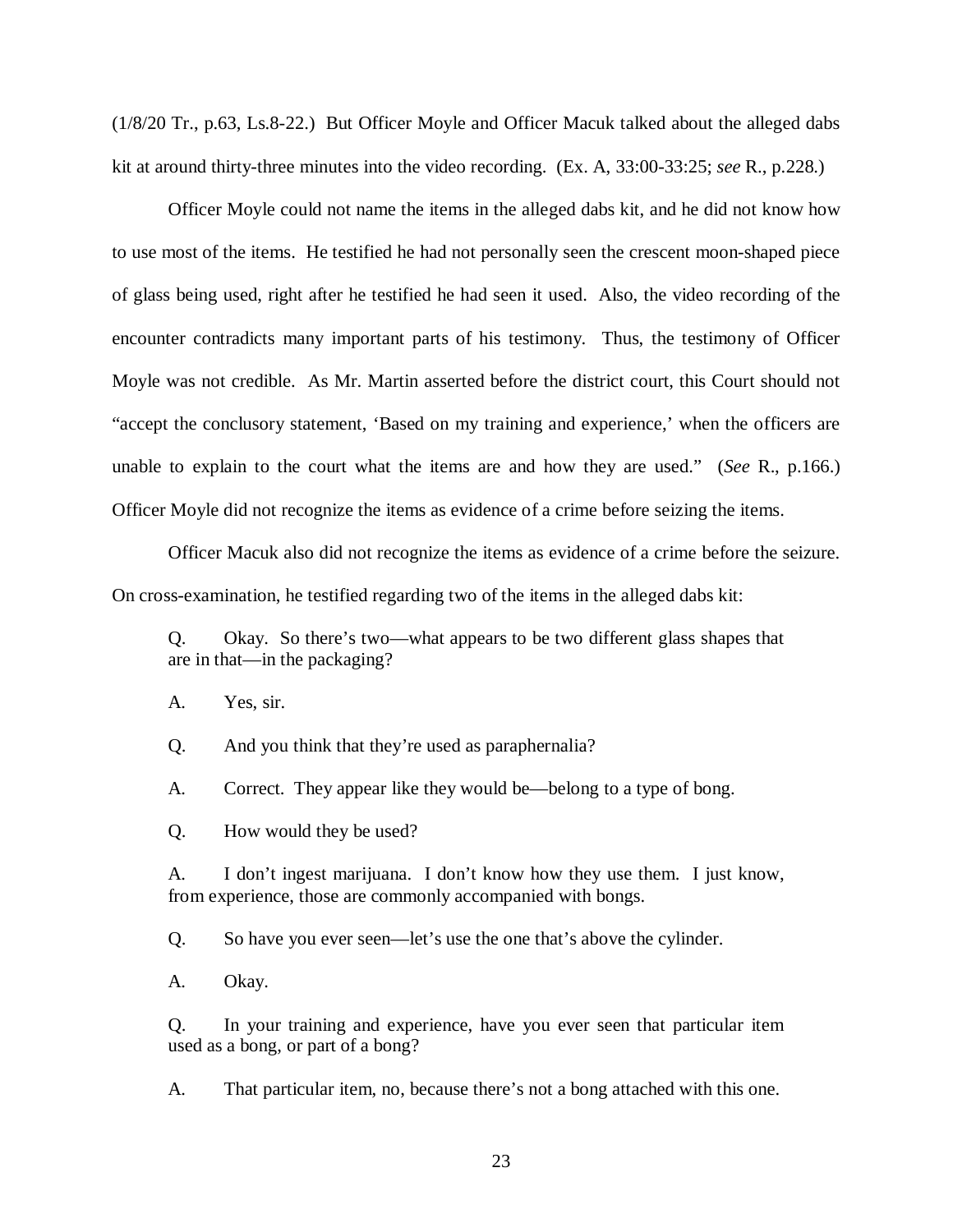Q. Okay. So by itself, it's not really drug paraphernalia, is it?

A. It still appears to be drug paraphernalia, yes.

Q. And the item below, would you explain to the Court how you, based on your training and experience, have seen that particular item?

A. It's accompanied with marijuana devices, which are accompanied with marijuana, marijuana residue.

Q. And you've seen them?

A. That specific one, no. They come in—

Q. Never seen either one of those? You personally have never seen either one of those?

A. Until I saw them in person, no, I hadn't seen these.

(1/8/20 Tr., p.26, L.15 – p.27, L.24.) Officer Macuk testified he had seen similar items. (*See* 1/8/20 Tr., p.28, Ls.1-14.) In sum, much like Officer Moyle's testimony, Officer Macuk's testimony showed he could not explain how those two items were used. Thus, this Court should find that Officer Macuk's testimony was not credible. Officer Macuk did not recognize the items as evidence of a crime before seizure of the items.

As shown by the video recording of the encounter, the officers' statements during the search indicate they did not recognize what the items were before seizing the items, much less believe they were evidence of a crime. Additionally, the officers' testimony to the contrary was not credible. Under these circumstances, the facts available to the officers would not warrant a man of reasonable caution in the belief that the items they observed in the vehicle were evidence of a crime. *See Texas v. Brown*, 460 U.S. at 742. Thus, the officers did not have probable cause to believe that the items were associated with criminal activity. *See id.*; *Baldwin*, 145 Idaho at 155-56. It was therefore not immediately apparent to the officers that the items may be evidence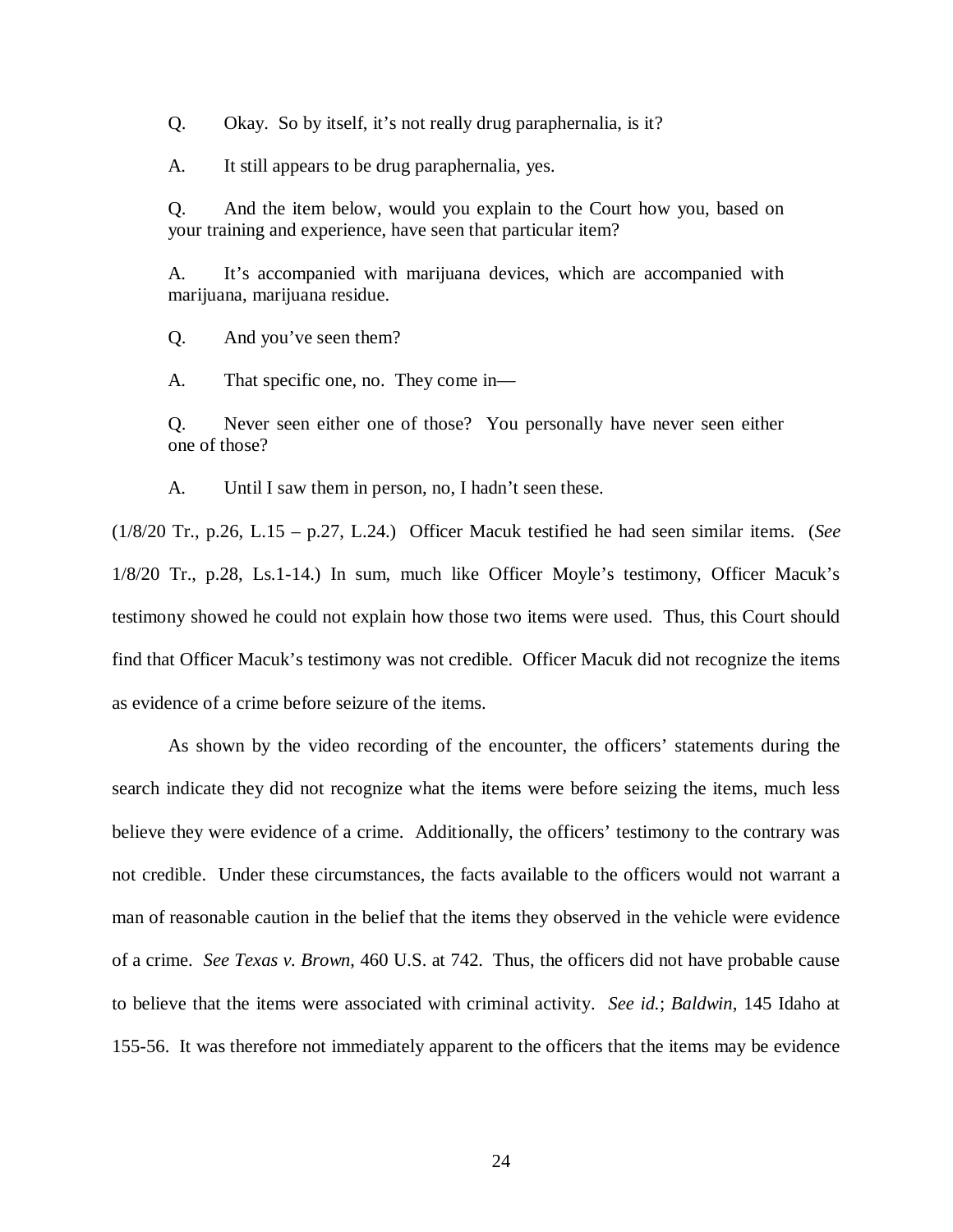of crime. *See Baldwin*, 145 Idaho at 155. The plain view doctrine thereby did not apply to justify the officers' warrantless seizure of the items. *See id.*[5](#page-29-0)

## D. The Automobile Exception Did Not Apply To Justify The Warrantless Search Of Mr. Martin's Vehicle, Because The Officers Did Not Have Probable Cause To Believe That The Vehicle Contained Contraband Or Evidence Of A Crime

The automobile exception to the warrant requirement did not apply to justify the officers' warrantless search of Mr. Martin's vehicle, because the officers did not have probable cause to believe that the vehicle contained contraband or evidence of a crime.

"Generally, the seizure of property in open view involves no invasion of privacy and requires no warrant, assuming there is probable cause to associate the property with criminal activity." *Id.* (citing *Texas v. Brown*, 460 U.S. at 738). "However, a somewhat different circumstance is presented where, as here, the property in open view is situated on private premises—in a vehicle—to which access is not otherwise available for the seizing officer." *Id.* (citing *Texas v. Brown*, 460 U.S. at 738). "A vehicle's interior is subject to [Fourth Amendment] protection, and thus even a minor instruction into that space constitutes a 'search'." *Id.* (citing *New York v. Class*, 475 U.S. 106 (1986)). The automobile exception, another recognized exception to the warrant requirement, "allows police officers to conduct warrantless searches of automobiles if they have probable cause to believe that the automobile contains contraband or evidence of a crime." *Buti*, 131 Idaho at 800 (citing *Carroll v. United States*, 267 U.S. 132 (1925); *State v. Gallegos*, 120 Idaho 894 (1991)).

<span id="page-29-0"></span><sup>&</sup>lt;sup>5</sup> Moreover, because the automobile exception did not apply to justify the officers' warrantless search of Mr. Martin's vehicle, as discussed in Section D. below, the officers did not have a lawful right of access to the items. *See Buti*, 131 Idaho at 799-800. The plain view doctrine did not apply for that reason as well.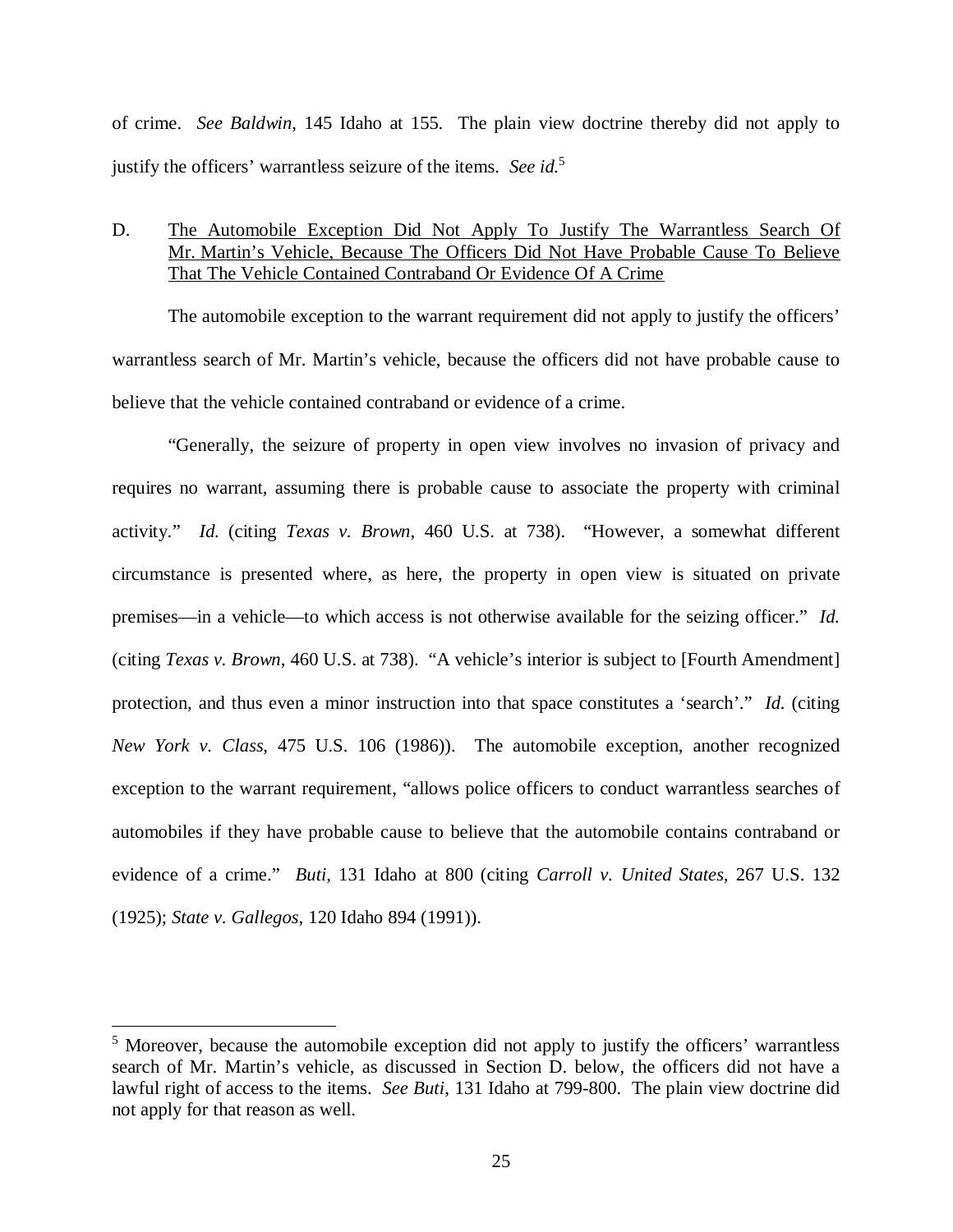Here, at the onset of their search, the officers did not have probable cause to believe that Mr. Martin's vehicle contained contraband or evidence of a crime as established in Section C. above, and incorporated herein. Thus, the automobile exception to the warrant requirement did not justify the officers' warrantless search of Mr. Martin's vehicle. *See Buti*, 131 Idaho at 800.

In sum, the plain view doctrine did not apply to justify the officers' warrantless seizure of the items inside Mr. Martin's SUV, and the automobile exception did not apply to justify their warrantless search of the vehicle. The State did not argue that any other exception supported the officers' warrantless seizure and search. (*See, e.g.*, R., pp.192-96.) Thus, the State has not met its burden of showing that a recognized exception to the warrant requirement is applicable here. *See Halen*, 136 Idaho at 833. The district court erred when it denied Mr. Martin's requests to suppress the evidence found as a result of the officers' warrantless seizure of the items inside his vehicle and the warrantless search of his vehicle. The evidence found as a result of the illegal seizure and search should be suppressed, either as evidence obtained directly from the illegal government actions, or as fruit of the poisonous tree in the case of the evidence found in the later search of the hotel room. *See Bishop*, 146 Idaho at 810-11.

#### **CONCLUSION**

For the above reasons, Mr. Martin respectfully requests that this Court vacate his judgment of conviction, the district court's order denying his motion to suppress, and the order denying his motion for reconsideration.

DATED this 19<sup>th</sup> day of May, 2021.

/s/ Ben P. McGreevy BEN P. MCGREEVY Deputy State Appellate Public Defender